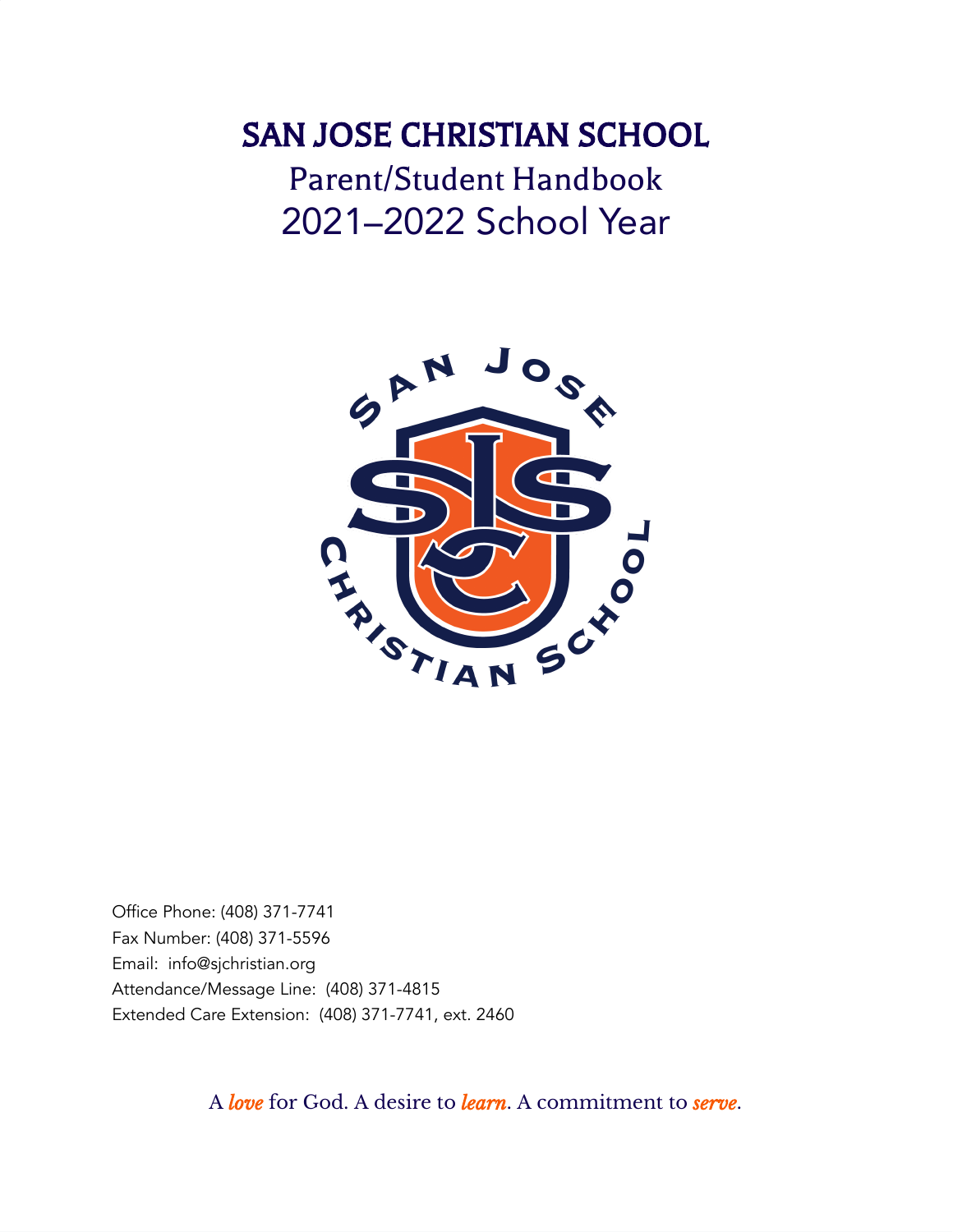## TABLE OF CONTENTS

## **SECTION 1: ABOUT SJCS**

Mission Statement Core Values Portrait of a Graduate Statement of Faith Christian Worldview Admissions Parent Responsibilities Supporting Churches Accreditation Governance

## **SECTION 2: JK-8 ACADEMICS**

**Curriculum** Enrichment Grading Scale Honor Roll Homework Philosophy **Textbooks** Standardized Testing Middle School 1:1 Program Field Trips **Technology** 

## **SECTION 3: ATTENDANCE & TRANSPORTATION**

Arriving and Departing Attendance Policies/Absences Bicycles Closed Campus Policy Doctor/Dentist Appointments Leaving School During the School Day Parking Lot Etiquette Visitors Visitor Days/Campus Tours

## **SECTION 4: ADDITIONAL PROGRAMS**

- **Athletics** Chapel Drama Extended Care and Summer Day Camp Learning Center **Music** Student Council Clubs **SECTION 5: JK-8 BEHAVIOR & DISCIPLINE**
	- Student Behavior and Conduct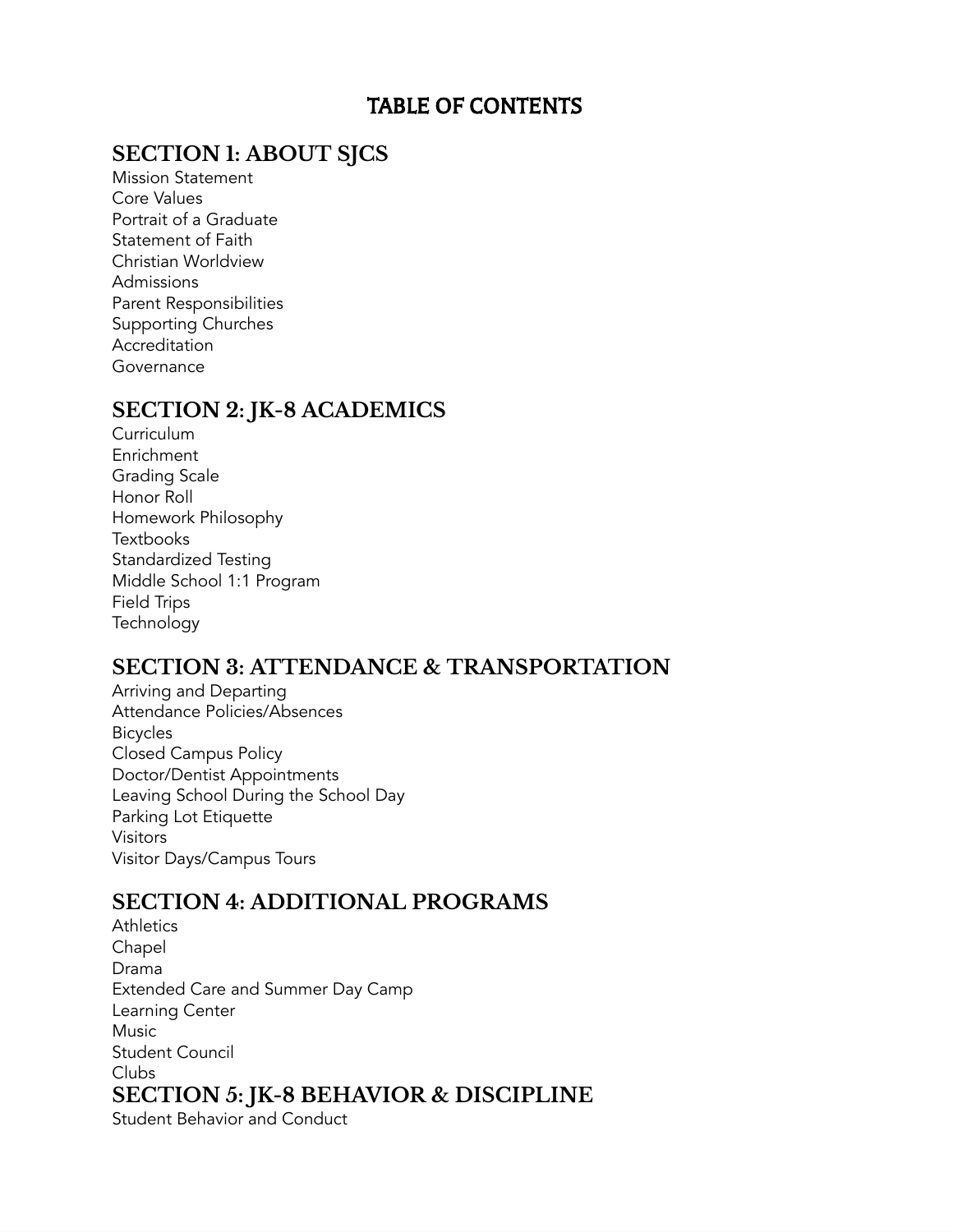Playground Guidelines **Backpacks** Chewing Gum Dress Code Electronic Devices Internet Use Social Media Guidelines Prohibited Items Cell Phone Use

## **SECTION 6: COMMUNICATION**

Communication Between School and Families Communication Between Families and Staff/Teachers

## **SECTION 7: FINANCIAL INFORMATION**

Fundraising Financial Policies Tiger Bucks

## **Section 8: Health and Safety**

Illness, Injury, and Medications Immunization Record Nut Safety Policy Safety Procedures/Emergency Plan

## **SECTION 9: GENERAL INFORMATION**

Events Birthday Parties Lost and Found Lunches, Snacks Admission Showcases and Open Houses Release and Permission Agreement School Family Directory SJCS Logo Wear Volunteers School Pictures and Yearbook

## **Addendum: Preschool Handbook**

Read the SJCS Preschool [Handbook.](https://www.sjchristian.org/21-22-SJCS-Preschool_Handbook.pdf)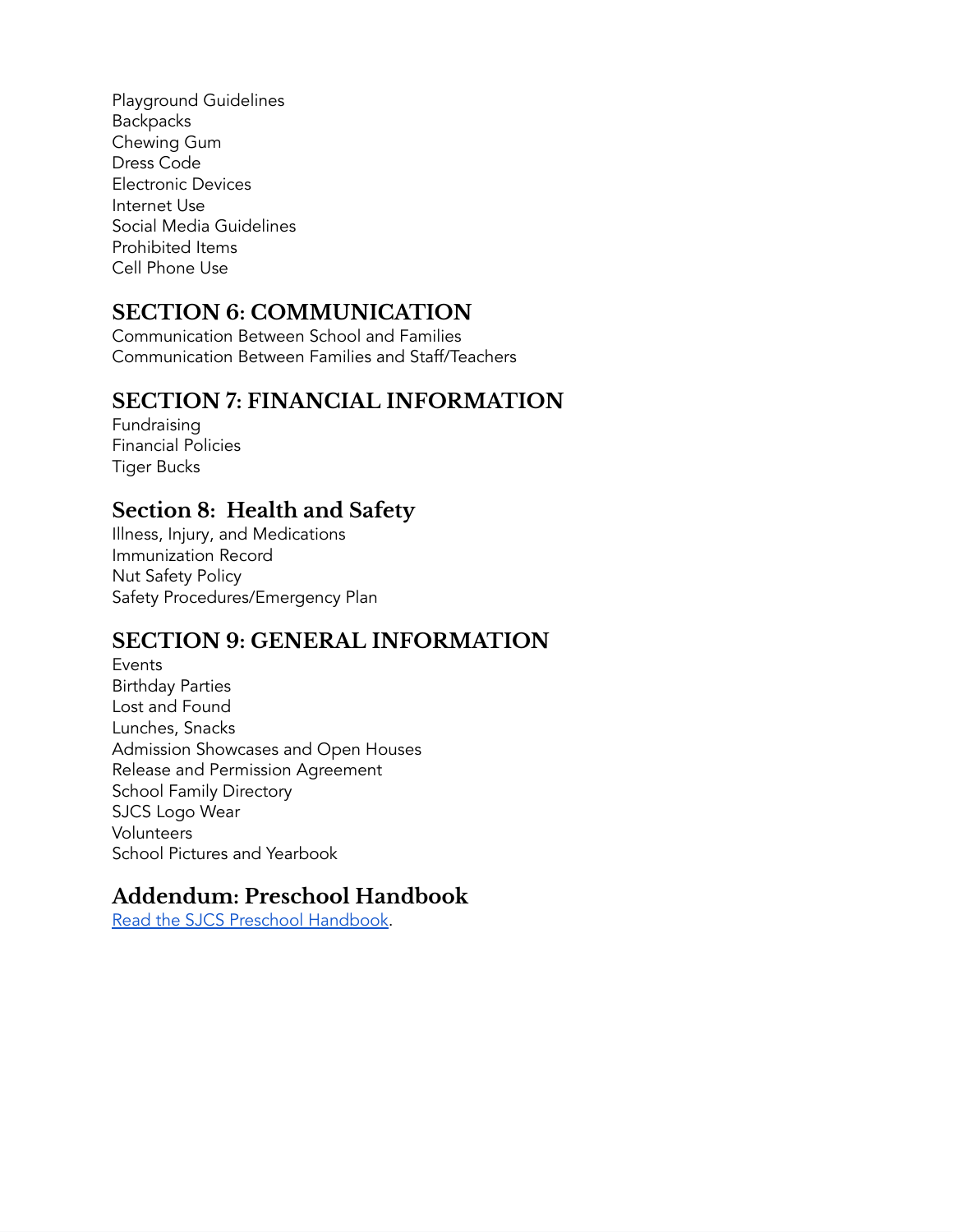## SECTION 1 ABOUT SJCS

## **1.1 MISSION STATEMENT**

The mission of SJCS is to advance the kingdom of God by providing exceptional teaching and curriculum fully integrated with biblical perspective. Within our committed Christian community, we live to engage and transform culture for Jesus Christ.

## **1.2 CORE VALUES**

## ● **Biblical Worldview**

At SJCS we value seeing life through the lens of scriptural truth and living accordingly. We acknowledge the sovereignty of God over every aspect of creation. We address the fallen-ness of humanity and the brokenness of creation by directly addressing their effect on life as God intended it to be. We do not avoid difficult issues; we teach biblical discernment.

### ● **Educational Excellence**

We value high academic standards for our students, cultivating each child's potential capacity as an image-bearer of God. We value proactive innovation, carefully assessing the need for change and seeking new methods to improve education when appropriate. We provide educational excellence for each student within a safe and loving environment.

### ● **Whole Child**

We value each child as a unique workmanship of God himself. We develop the wholeness of each child's character, academic progress, effort, physical abilities, and artistic expression.

### ● **Outstanding Teachers / Staff**

We value outstanding, passionate, and faith-filled teachers and staff who meet the highest professional standards and are flourishing both personally and professionally. Our teachers and staff are committed to the calling of Christian education.

## ● **Responsible Stewardship**

We value responsible kingdom-advancing stewardship over all of creation, including community, people, time, facilities, financial resources, and the environment.

### ● **Intentional Christian Community**

SJCS is a covenantal, faith-infused community. Our faith is passionate and the Spirit is alive among us. We lovingly hold each other accountable to the core values stated here. We demonstrate unwavering support to our fellow community members in upholding these same values.

## **1.3 PORTRAIT OF A GRADUATE**

San Jose Christian School is committed to developing graduates who possess exceptional academic skills and knowledge, as well as strong moral character, and a healthy spiritual foundation. San Jose Christian School graduates are:

Growing Believers **Collaborative Workers** Healthy People **Humble Servants** Active Learners **Responsible Stewards** Effective Communicators **Engaged Citizens** Wise Decision Makers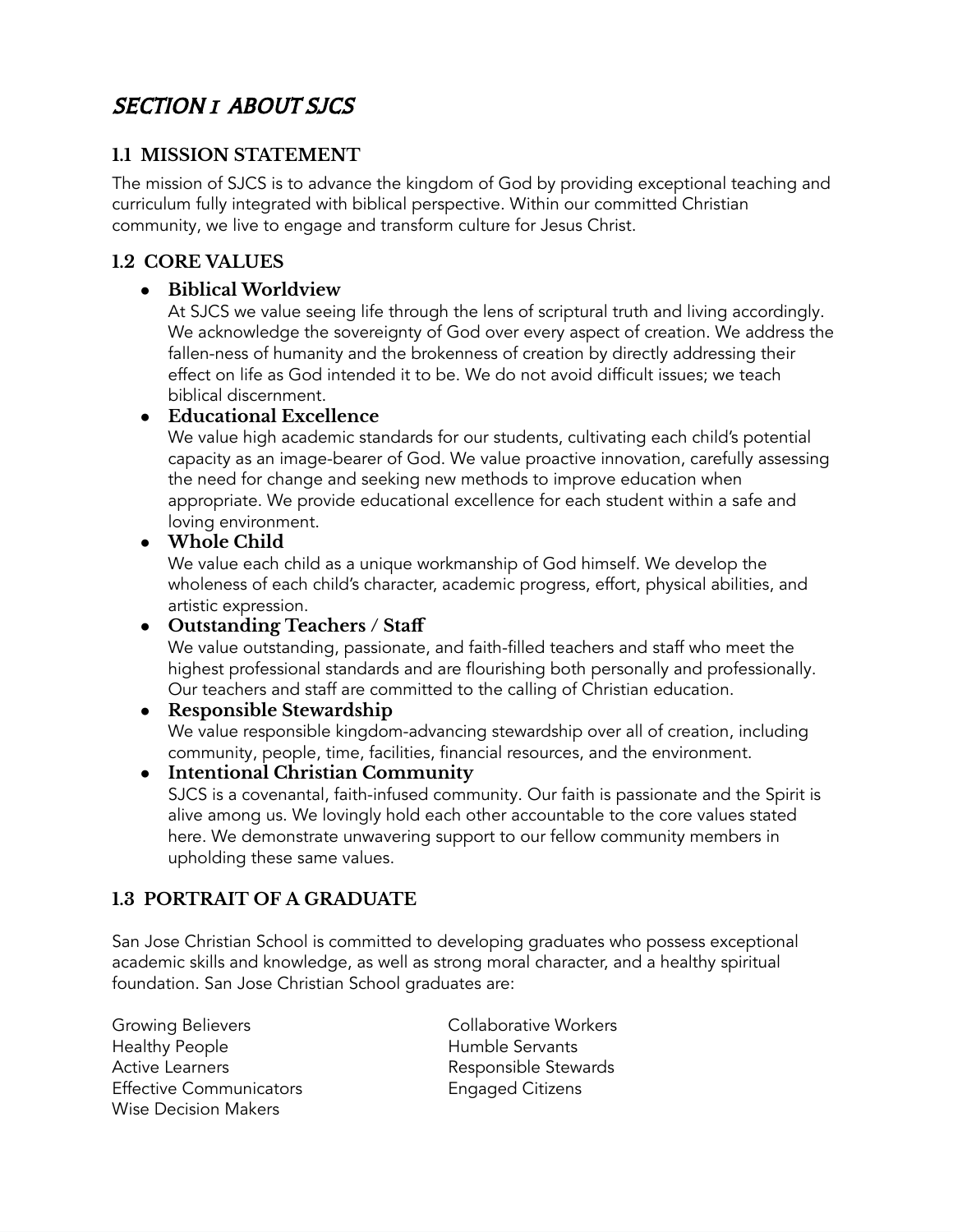These characteristics are detailed in **SJCS THROUGHLINES**, which are the glue that binds together our subjects and activities, providing a framework for the education we provide and what we expect of our graduates.

## **1.4 STATEMENT OF FAITH**

San Jose Christian School was founded by believers from local Reformed churches for the purpose of educating their children for Christian life and service. The Board of Trustees and staff of San Jose Christian School hold to the following statement of faith:

- The Bible is the inspired and infallible word of God and it is the ultimate source of truth and authority in all matters of our faith and life.
- There is only one God, who is eternal and all-powerful, the Sovereign Lord of heaven and earth. He created the universe and everything in it and maintains sovereign control over all things. He exists in three persons: Father, Son, and Holy Spirit.
- God created man, both male and female, in his image. This is what separates us from the animals and all other forms of life. However, our forefather Adam disobeyed God and, as our representative, brought sin and death to the entire human race. The result is that all humans are born sinful and are unable, on their own, to please God; they deserve death and eternal punishment. This means that every person needs renewal and restoration—we need God's grace.
- Jesus Christ came to renew and restore. He is true God and true man who died on the cross for our sins. All who God called to believe in him and repent have the forgiveness of sins and a new life. This is possible because Jesus himself was raised from the dead. He ascended into heaven where he now rules as Lord. He will return to make all things new, judging all who have ever lived.
- God has commanded believers to train their children in this faith and to recognize the lordship of Jesus Christ in all areas of their lives. This is best accomplished when parents use three God-given agencies: the Christian home, the Christian church, and the Christian school.

SJCS was founded upon and adheres to the beliefs found in the *Heidelberg Catechism* and the Westminster Confession of Faith. In matters of biblical interpretation (such as the nature of God, sin, and God's plan for salvation), these documents are used as the guides and summaries of our corporate beliefs.

## **1.5 CHRISTIAN WORLDVIEW**

This term describes the perspective that SJCS embraces in its teaching and curriculum. It acknowledges God as sovereign over all creation and all life. Our response is to serve him with the gifts and talents he has given us.

### **1.6 ADMISSIONS**

San Jose Christian School believes it can most effectively carry out its mission and goals when its efforts are balanced with effective spiritual nurture in the home and in the church. Consequently, SJCS primarily admits students whose parents or guardians provide this balance. The spiritual nurture in the home and church should be consistent with the SJCS Statement of Faith. When this is not the case, SJCS may dismiss or deny enrollment.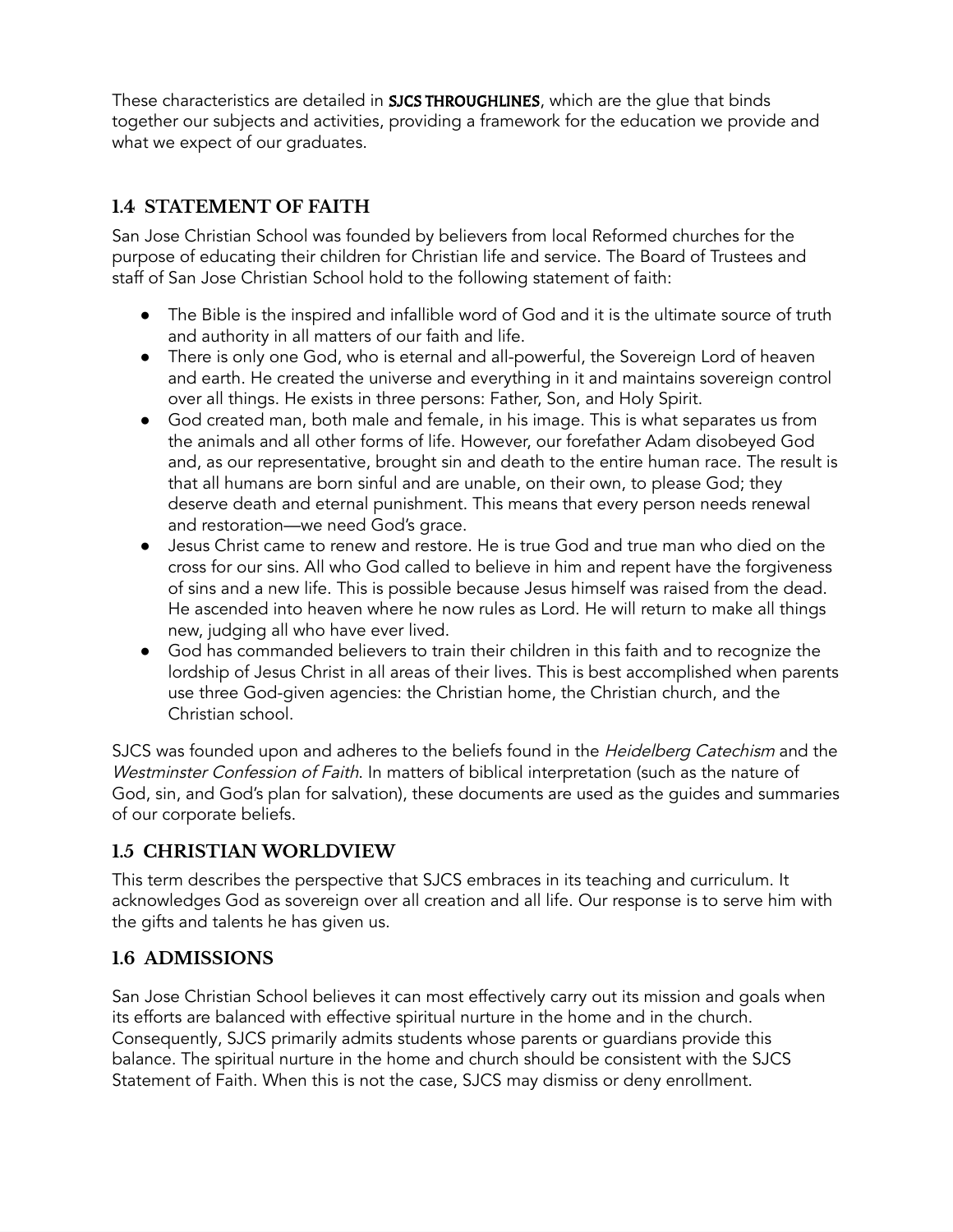The academic readiness of applicants will be reviewed for acceptability and appropriate class placement. Final application acceptance is contingent upon mutual agreement by SJCS and the parents as to the appropriate class entry level.

Once accepted, continued attendance at SJCS is subject to the student successfully maintaining the standards set forth in the student policies, as well as the parents fulfilling their responsibilities as listed in the Parent/Student Handbook. Failure to adhere to these responsibilities may result in dismissal or denial of re-enrollment of the student.

When admission is not in the best interest of the school or the applicant, SJCS administration may deny admission to an applicant. SJCS does not refuse admission to students based on race, color, national origin, sex, or disability.

## **1.7 PARENT RESPONSIBILITIES**

To partner with SJCS in providing the best in Christian education, parent responsibilities include but are not limited to the following:

- Provide a Christian foundation through training and modeling at home and active participation in a Bible-believing church.
- Provide your child with sufficient nourishment, rest, and physical activity.
- Communicate regularly with your child's teacher(s). (Please refer to Section 6, "Communication," for more details.)
- Review the school communications regularly. These include Tiger Tracks, calendar updates, teacher newsletters, emails, etc.
- Review your child's homework assignments and test schedules regularly. Your interest will enhance your child's education.
- Return all field trip permission slips, school forms/authorizations, fees, etc. in a timely manner.
- Maintain financial obligations and current records in the school office (addresses, phone numbers, email, emergency contacts, etc.).
- Participate as much as you are able within the school. Parental involvement has proven to be beneficial to your child, teachers, other parents, and the school. We strongly encourage you to find an area in which to contribute and help us continue providing students with the best Christian educational experience possible.

Failure to uphold these responsibilities may result in dismissal or denial of re-enrollment of the student.

## **1.8 SUPPORTING CHURCHES**

Three supporting churches from the Reformed tradition—Covenant Orthodox Presbyterian Church, Palo Alto Christian Reformed Church, and San Jose Christian Reformed Church—founded SJCS and continue their support through prayer, participation, and donations. We also acknowledge and appreciate prayer and support from the many churches represented by our students and families at SJCS.

## **1.9 ACCREDITATION**

#### Dual Accreditation with CSI and WASC

Christian Schools International (CSI). CSI accreditation requires an extensive self-study and evaluation by a team of professionals from outside our school. The process requires a very high level of accountability via the school improvement plan, which requires annual progress reports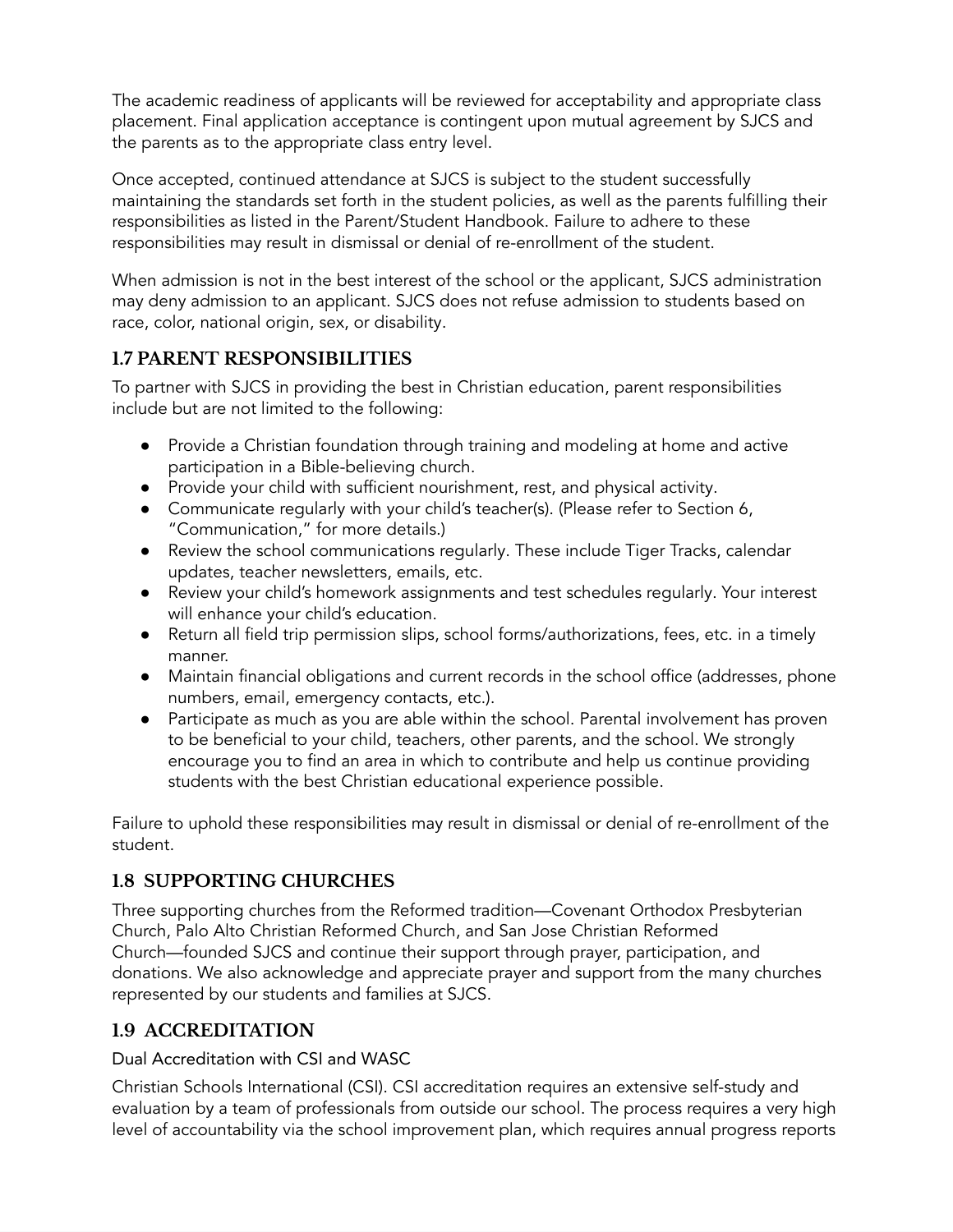to CSI. Accreditation is an ongoing process with renewal every six years. CSI accreditation is validated by the National Council for Private School Accreditation and meets all requirements of regional accrediting agencies.

Western Association of Schools and Colleges (WASC). WASC is one of six regional accrediting associations in the United States. The Accrediting Commission for Schools, WASC, extends its services to over 4,500 public, independent, church-related, and proprietary pre-K–12 and adult schools, works with 16 associations in joint accreditation processes, and collaborates with other educational organizations. The ACS WASC accreditation process fosters excellence in elementary, secondary, and adult education by encouraging school improvement. WASC accreditation recognizes schools that meet an acceptable level of quality, in accordance with established, research-based WASC criteria.

### **1.10 GOVERNANCE**

#### Association

The SJCS Association began as a group of parents from local Reformed churches who founded the school. Today the Association has broadened its base and includes staff, current and past parents of students, members of supporting churches, and any others who share a common interest in the success of the school. The Association governs the school by approving the budget at its yearly business meeting and by electing school board members from within its body. Membership in the Association requires an individual to apply for membership (one-time application which includes the school's Statement of Faith) and pay yearly dues.

### Board of Trustees

The SJCS Board of Trustees is responsible for annually reviewing, modifying, expanding, and faithfully protecting the mission of the school. The board also develops broad school policies and ensures compliance. As trustees, board members volunteer their personal time in order to meet monthly and collectively make decisions to guide the school. Board members bear no special power as individuals; their authority comes when the board makes decisions as a body at its meetings. The board, which answers to the SJCS Association, is composed of seven members, each serving three-year terms. Each year, two to three new board members are elected from the association. The board oversees several committees important to the school, including: Facilities, Education, Endowment, Finance, Promotions, and Policy. The rosters of these committees include a mixture of board members, staff, and association members.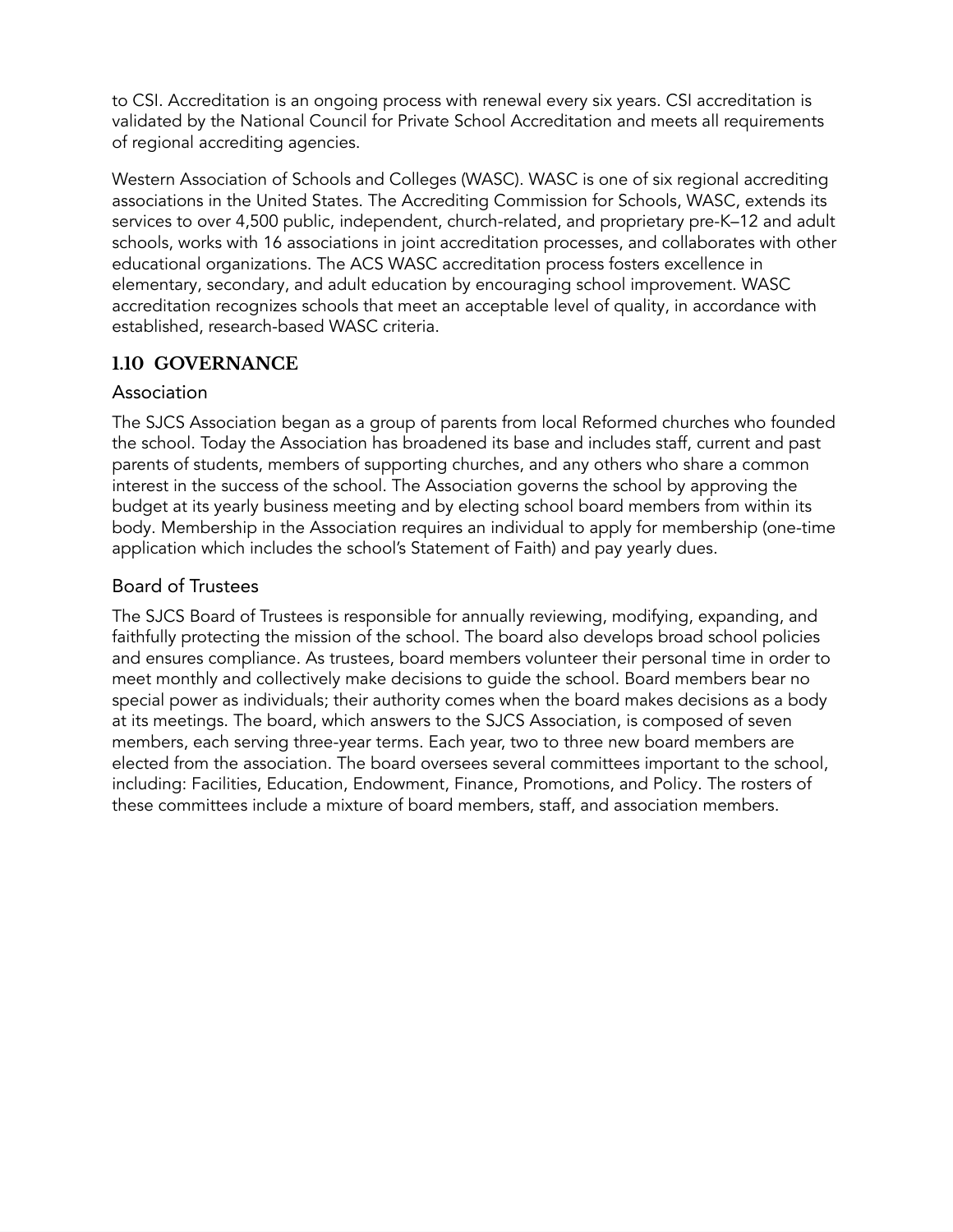## *SECTION 2 Academics*

## **2.1 CURRICULUM**

As Christian educators, we seek to integrate God's word into every facet of the curriculum as well as all other co-curricular activities. The subject matter, class activities, and homework are designed to help our students engage the world around them in an age-appropriate way. To that end, our staff and Education Committee strive to select and use academically excellent resources in our classes. A complete explanation and list of the school's curriculum by grade level and subject area are found on the school website (sjchristian.org).

Because we are an independent school, Common Core State Standards do not dictate or control what we teach or how we teach it. While not a wholesale benchmark for the curricular quality of our school, standards are used as an informational piece regarding the national and global educational context in which we are preparing our students. We have reviewed the Common Core State Standards and filtered them through a biblical worldview and measured how they align with the mission of SJCS and our desired learner outcomes. Our teachers are aware of the standards and are experts in the developmental and academic needs of their students. After evaluating our curriculum and the Common Core State Standards, we are confident that we meet or exceed the grade-level expectations of the Common Core.

## **2.2 ENRICHMENT**

Accelerated Reader (AR) is used at SJCS to help our students improve their reading ability, enjoyment, and comprehension by engaging them in outside reading. The AR program checks for understanding through online quizzes which can track student growth as well as indicate areas where growth is needed. Additionally, teachers use AR to give students practice in goal setting and time management. The program is available as an online database with students able to access the quiz for any available title from campus computers. The website arbookfind.com lists the reading level and points of over 100,000 titles. Books are available in the school library, or parents can assist their student in selecting a title from a public library or store. (See the AR Handbook for more details.)

IXL is a comprehensive online math practice program that covers more than 3,500 distinct math topics. At SJCS grades K and 6-8 use IXL to supplement math instruction and solidify math skills. The program allows for unlimited practice of math skills and responds to individual learners to target skills and problem areas that need improvement. (Grades 1-5 use Xtramath for supplemental material.)

LIBRARY—Books and materials are available to all of our students. Our collections contain reference books and significant fiction and nonfiction sections. Students are given the opportunity to select a book to check it out for their reading enjoyment or for assistance in academic projects. Please help your student(s) learn the responsibility of taking very good care of our books so that others may also be able to enjoy them. Our annual book fair helps support the purchase of new books.

### **2.3 GRADING SCALE** *(updated 2017)*

| A     | 93.0%-100%  | 4 O |
|-------|-------------|-----|
| $A -$ | 90.0%-92.9% | 3.7 |
| $B+$  | 87.0%-89.9% | 3.3 |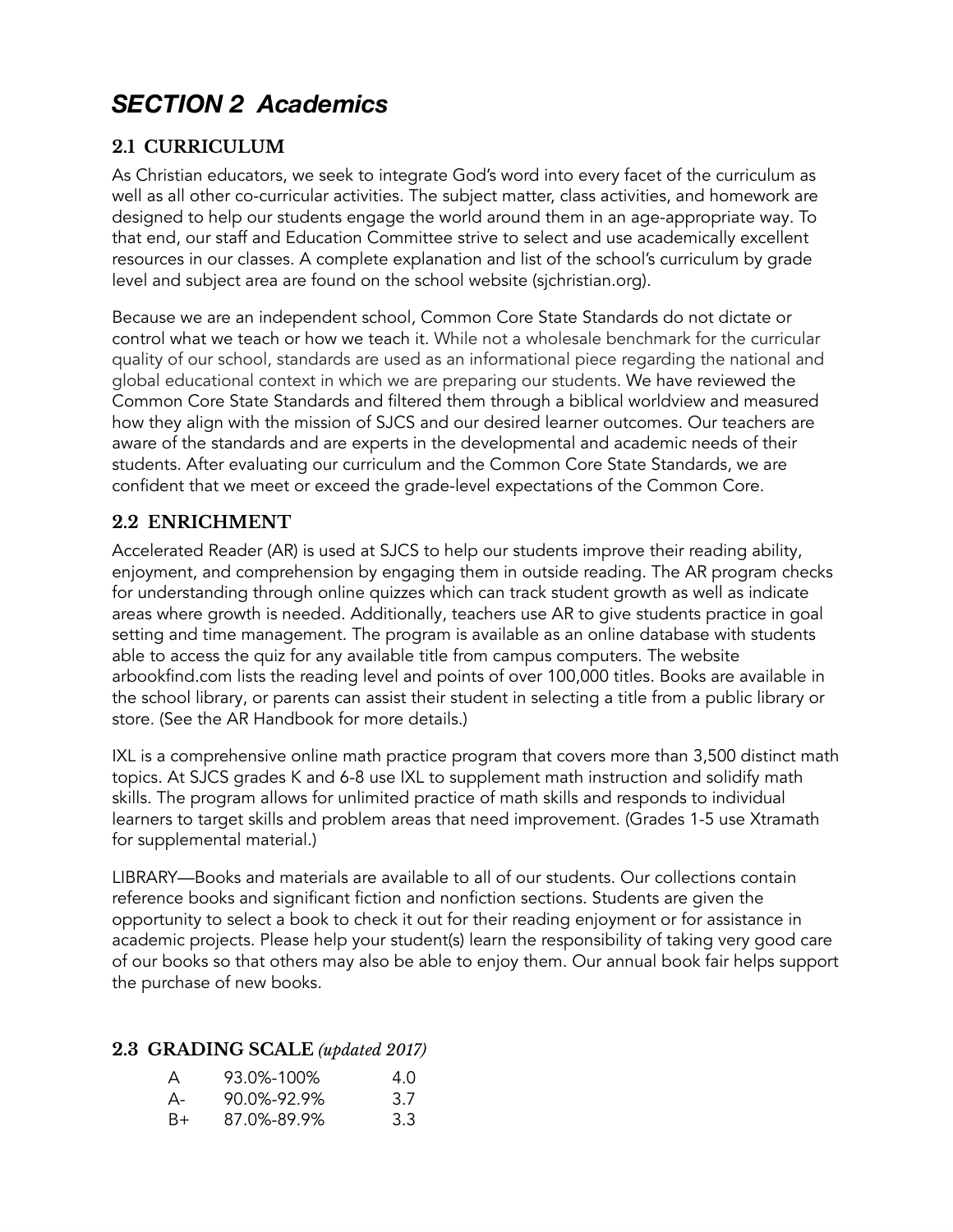| B    | 83.0%-86.9% | 3.0 |
|------|-------------|-----|
| B-   | 80.0%-82.9% | 2.7 |
| $C+$ | 77.0%-79.9% | 2.3 |
| C.   | 73.0%-76.9% | 2.0 |
| C-   | 70.0%-72.9% | 1.7 |
| D+   | 67.0%-69.9% | 1.3 |
| D    | 63.0%-66.9% | 1.0 |
| D-   | 60.0%-62.9% | 0.7 |
| F.   | 0%-59.9%    | 0.0 |

### **GPA Weighting**

Subjects meeting regularly, four or five periods per week, will be weighted 100%. Subjects that meet fewer than four times a week are weighted proportional to weekly frequency.

## **2.4 HONOR ROLL**

This award is utilized to recognize middle school students who have achieved excellent academic results during the previous grading period. Students who achieve High Honors and Honors designations may be recognized in the school community.

- High Honors: Students who earn an "A" average merit this recognition.
- Honors: Students who earn an "A-" average merit this recognition.

## **2.5 HOMEWORK PHILOSOPHY**

Homework is an important part of the educational process, providing students with reinforcement and practice related to the skills and information they have learned at school. Some may feel that greater amounts of homework represent greater rigor within an academic program, but SJCS believes in focusing on the quality of individual assignments rather than the quantity. Our teachers work very hard to make sure that each piece of homework has genuine value for the student and does not fall into the category of busywork. Education is designed to stretch students to new levels of understanding and ability, and, as such, homework will not always be easy. Furthermore, because students come to school with a wide range of ability levels, determination, and home environments, it is not possible to set out precise guidelines as to the amount of time they will be spending on their homework.

## **2.6 TEXTBOOKS**

SJCS provides textbooks for students. These textbooks must last several years, so it is important for the students to treat the books with care. Students may be asked to cover their school-issued books with a protective cover at the beginning of the school year. Damaged or lost books will need to be replaced at the expense of the student/family. Middle school students may be asked to purchase inexpensive novels or plays from time to time for use in language arts class.

## **2.7 STANDARDIZED TESTING**

Our school participates in the NWEA MAP Growth standardized testing program. MAP Growth testing is administered up to three times per year to our 2nd–8th grade students in the areas of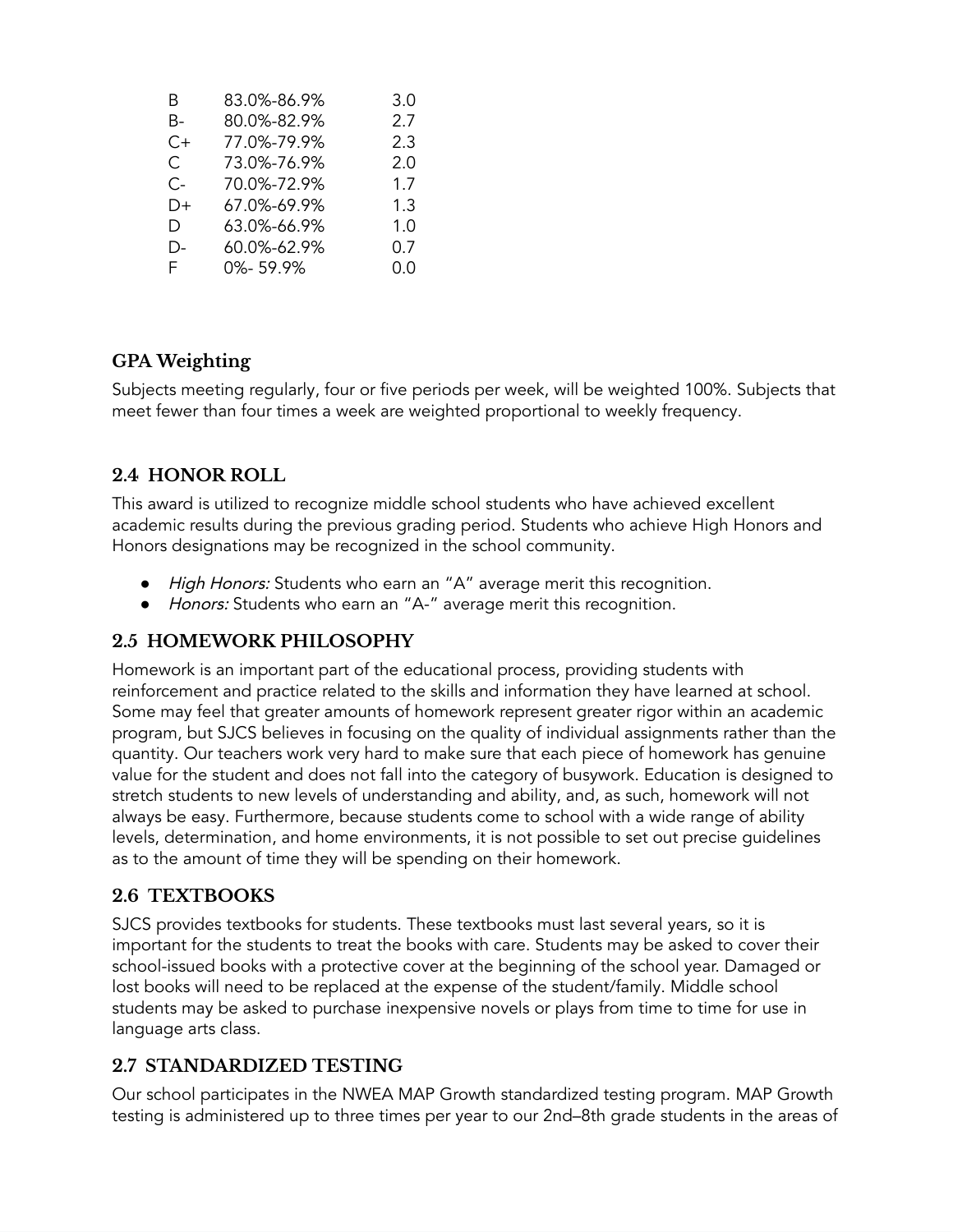math, reading, and language. The test results help assess students and classes in comparison to other students and schools. MAP Growth also recognizes a student's learning gaps or giftedness. Results will be shared with parents at least once over the course of the school year.

## **2.8 MIDDLE SCHOOL 1:1 PROGRAM**

SJCS is pleased to provide 1:1 laptop education in the middle school to enhance, enrich, and facilitate learning and communication. The use of a laptop is a privilege extended to students on and off campus. These laptops are provided for use as a productivity tool for school-related purposes, curriculum enhancement, and communications. They will support our vision of facilitating student development of 21st century skills from a Christian perspective, including what it looks like to be Christian digital citizens.

Student laptops must be used in accordance with all SJCS policies, including the Technology Use Policy that students and parents will sign at the Back To School 1:1 Technology Orientation. 1:1 Orientation is mandatory for all incoming Grade 6 students and all new 7-8 students.

### **2.9 FIELD TRIPS**

Field trips are considered valuable supplementary activities to classroom instruction and a privilege for students. They allow students, teachers, and drivers/chaperones interesting, enjoyable, and safe learning opportunities, as well as the chance to leave a positive impression of SJCS in the community. Parents will be notified in advance and must sign a permission form for each field trip. Without a permission form, no student is allowed to travel off campus. The teacher will provide general instructions, guidelines, and venue address(es) of the field trip for the parent drivers/chaperones. Drivers/chaperones are always needed and appreciated, although the number of adults on any given trip may be limited to maintain the learning experience of the students. Chaperones are responsible for the safety and conduct of their assigned students and must know their whereabouts at all times. Each chaperone must review and acknowledge agreement by signature with the SJCS Volunteer Handbook. A background check via fingerprinting is required at the parent's expense before chaperoning any field trips. Before chaperoning a specific field trip, chaperones must attend a chaperone training meeting.

Before the day of the field trip, please provide the school office with the Insurance Verification Form along with the required documents if you are able to drive. Parent drivers are asked to follow the same route, make only scheduled stops, drive carefully, and obey the rules of the road. Students and parents are expected to behave in an appropriate and respectful manner at all times, obeying the rules appropriate to the field trip activity. The chaperone and/or teacher will deal with any misbehavior immediately. Field trips are a privilege, not a right of each student. Small fees may be charged to cover expenses. Should chaperones or students not comply with these guidelines, future field trip participation may be denied.

## **Elementary School Students**

For safety reasons, students in JK–4th grade must wear the approved SJCS field trip shirt to attend the field trip. Students will not be allowed to attend the field trip without the SJCS shirt.

## **Multi Day Field Trips**

Starting in 4th grade, SJCS students participate in multi day field trips that enrich their learning. The following trips are planned but subject to change: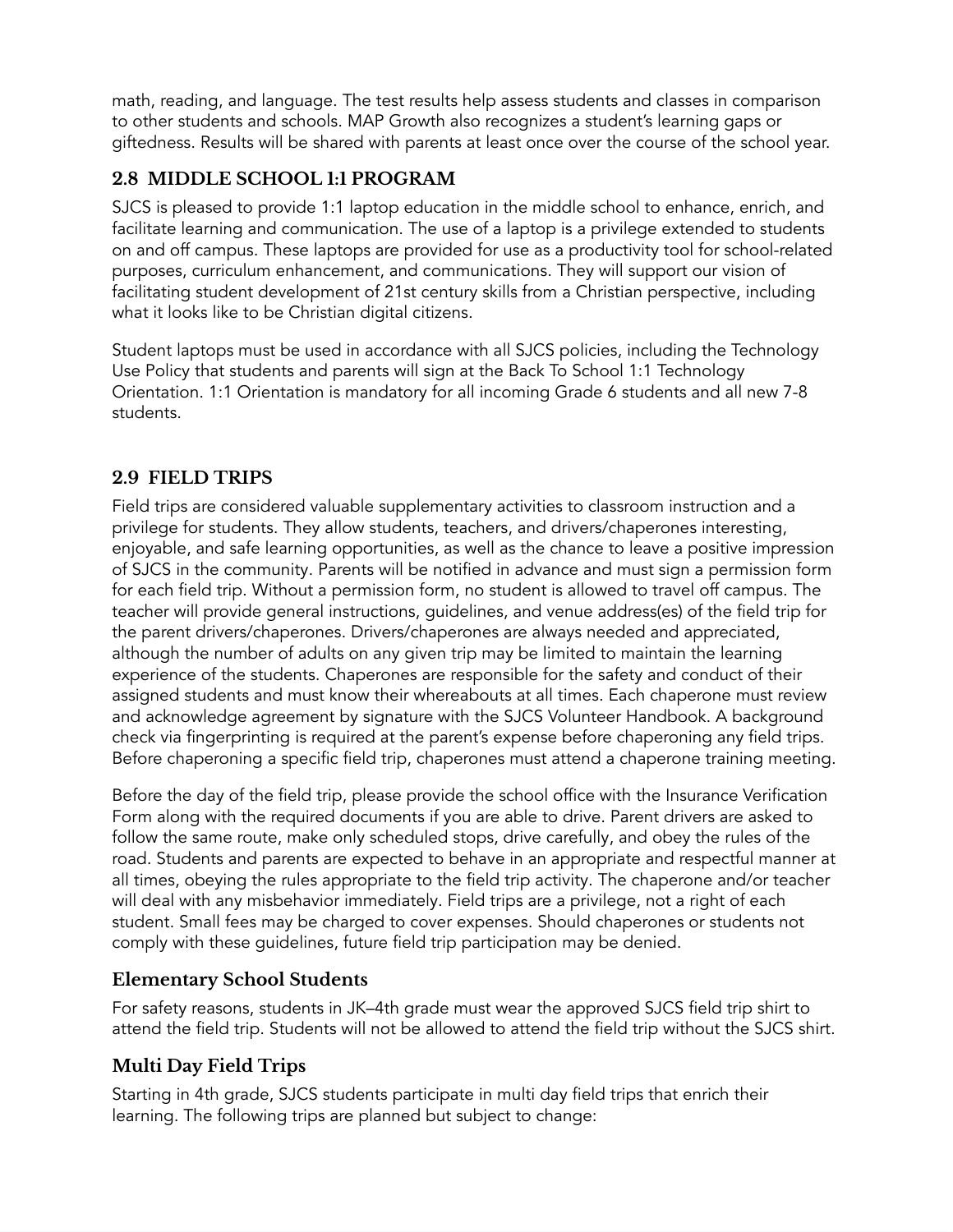- 4th grade: Gold Country History Trip
- 5th grade: Mission Springs Outdoor Science Camp
- 6th grade: Outdoor Science Trip
- 7th grade: Spiritual Retreat
- 8th grade: Oregon Shakespeare Festival Trip

### **2.10 TECHNOLOGY**

We use G Suite for Education, and we are seeking your permission to provide and manage a G Suite for Education account for your child. G Suite for Education is a set of education productivity tools from Google including Gmail, Calendar, Docs, Classroom, and more used by tens of millions of students and teachers around the world. Students will use their G Suite accounts to complete assignments, communicate with their teachers, and learn 21st century digital citizenship skills.

The notice linked below provides answers to common questions about what Google can and can't do with your child's personal information, including:

- What personal information does Google collect?
- How does Google use this information?
- Will Google disclose my child's personal information?
- Does Google use student personal information for users in K-12 schools to target advertising?
- Can my child share information with others using the G Suite for Education account?

#### **G Suite For [Education](https://gsuite.google.com/terms/education_privacy.html) Privacy Notice**

By signing this handbook, I give permission for San Jose Christian School to create/maintain a G Suite for Education account for my child and for Google to collect, use, and disclose information about my child only for the purposes described in the notice above.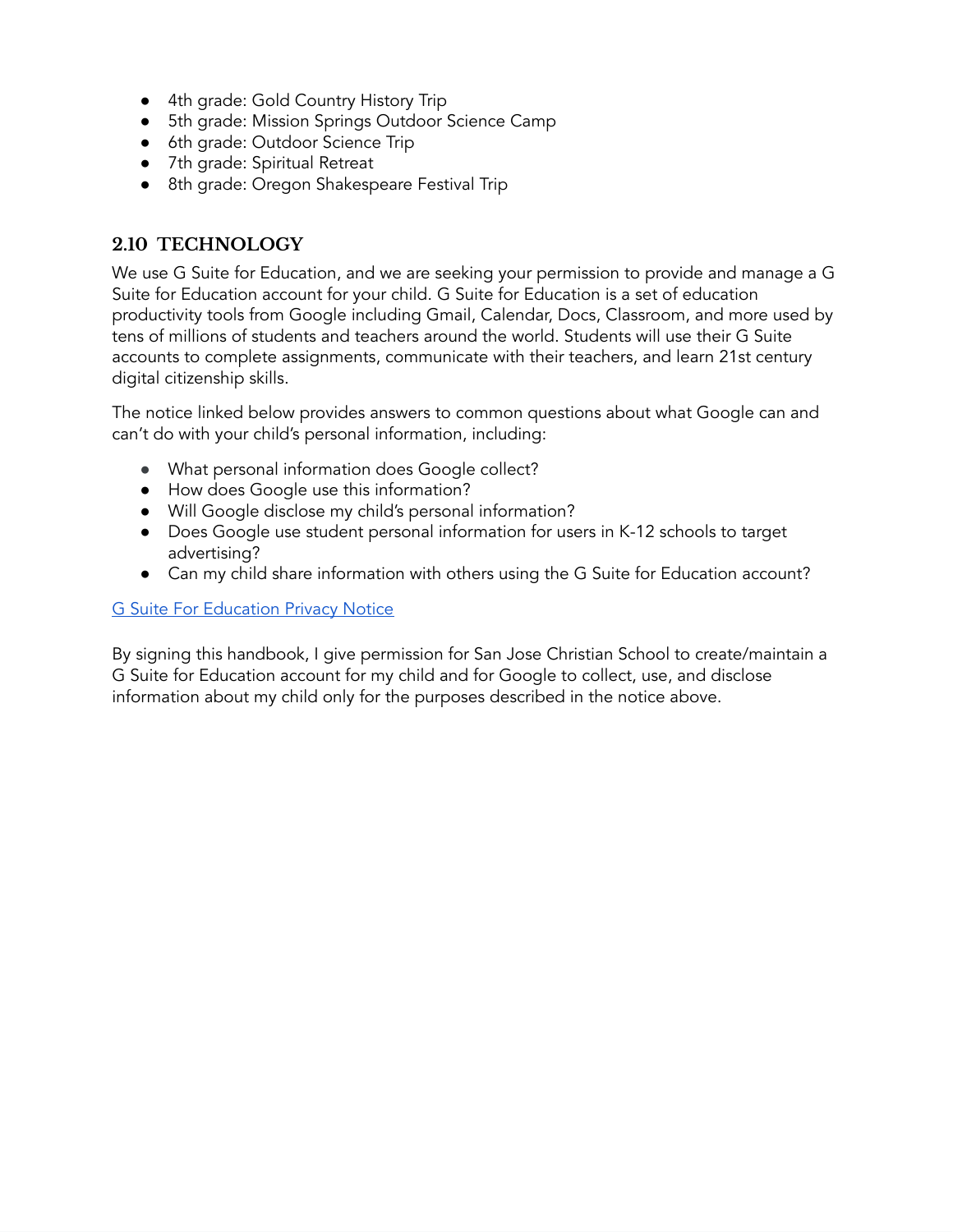## *SECTION 3 Attendance and Transportation*

### **3.1 ARRIVING AND DEPARTING**

School hours

- PS: 8:00 a.m.—5:00 p.m.
- JK–8th grade full day: 8:30 a.m.–3 p.m. arriving no earlier than 8 a.m.
- Extended Care for all JK 8 students are 3 5 p.m. (Please see the Extended Care section for more information.)
- Office hours are 8 a.m.  $-4.00$  p.m., Monday through Friday throughout the school year, major holidays excluded.
- See annual calendar for holidays.

For drop-off and pick-up procedures, please refer to "Parking Lot Etiquette." Parents are welcome to park away from the parking lot and walk their children to class/Extended Care. If arriving after 8:30 a.m., parents may not accompany students into the classroom in order to minimize disruption to the class and teacher. Please remember to be considerate of our neighbors and obey all posted speed limit signs when driving to and from campus. We want to positively represent our school and our God through our actions.

#### **3.2 ATTENDANCE POLICIES/ABSENCES**

Regular attendance is necessary for success in school. Learning takes place each and every day and cannot be simply recaptured by making up work at home. All children are expected to be at school each day unless they are ill or a family emergency arises. In case of illness or emergency, the parent/guardian must call the attendance line before 9 a.m., at (408) 371-4815. **The maximum number of allowed absences (excused or unexcused) in any one semester is 10 total days**. For purposes of recording absences, 30 minutes or more tardy in the morning will be considered a half-day absence and any amount of time over a half-day will be recorded as one day absent. Unless there are special circumstances, excess absences may result in repeating the grade or receiving no credit for the class.

#### **Excused Absence**

California Education Code defines an excused absence as being a day missed:

- due to illness
- due to imposed quarantine
- for the purpose of having medical, dental, or optometric service
- for the purpose of attending the funeral services of a member of the immediate family

Parents/students should make arrangements for makeup work with the student's teacher. A maximum of one day for each day of absence will be allowed for completing work missed during the absence.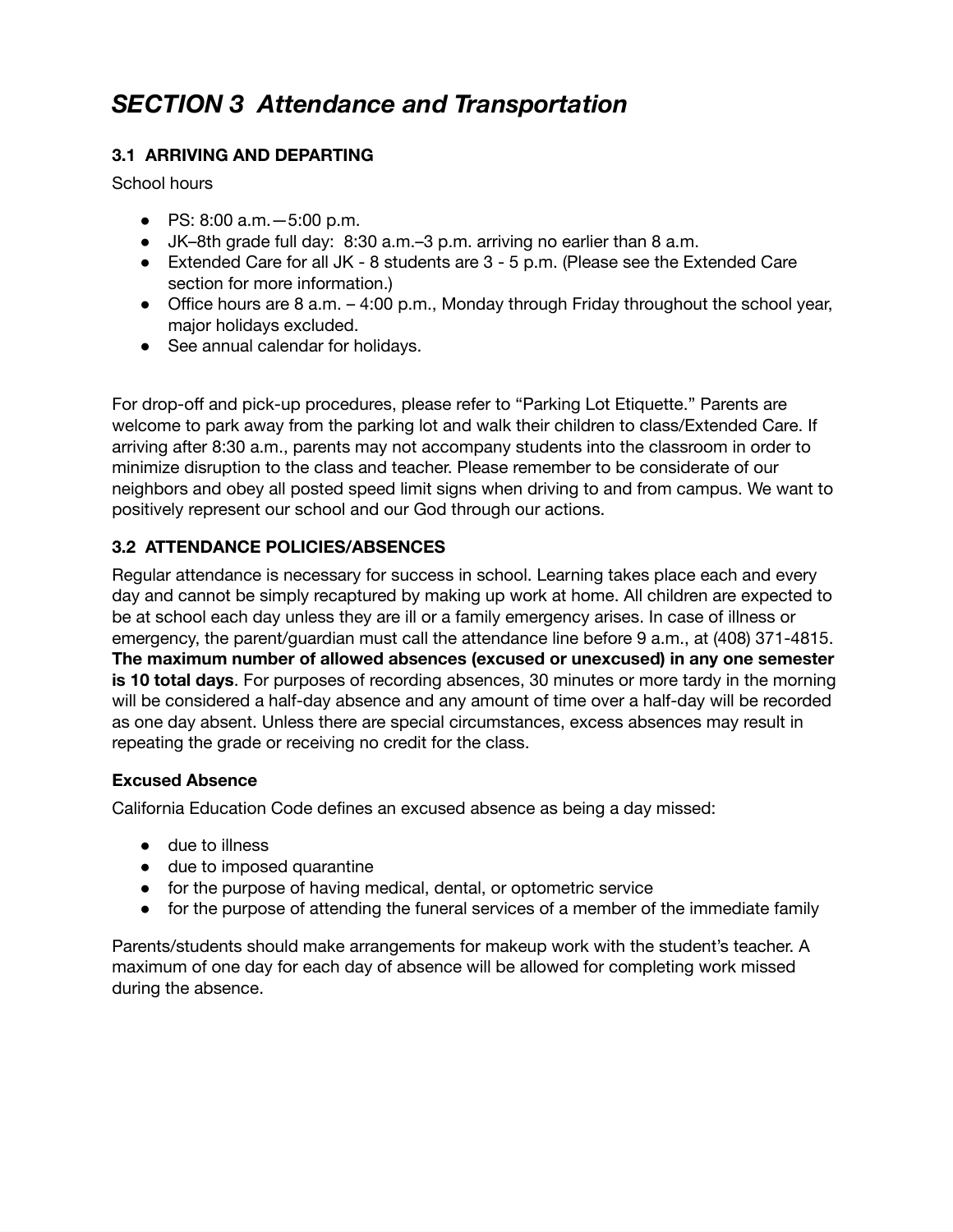#### **Planned Absence**

We have attempted to provide ample holidays within the school calendar and request that parents help reinforce good attendance habits with their children. However, should it become necessary for a student to miss school for planned family activities, a written/email request for absence should be submitted to the office and the teacher **at least one week in advance**. **Reminder: It is a school policy that makeup work will not be given ahead of time unless the absence is due to prolonged illness, surgery, etc.** Makeup work for vacations is not given ahead of time. Students will receive their makeup work upon their return. Parents need to realize that such an absence will affect their student's progress in school and their workload upon return.

#### **Unexcused Absence**

An absence from any class without express authorization from the parent(s) or school is an unexcused absence. (Skipping class is considered an unexcused absence, and will result in consequences from the principal.) The student will receive no credit for the class or classes missed. However, any work missed must be completed before returning to class.

#### **Tardy Policy**

Promptness to class is vital and is the best way to respect the teacher and other students. Arriving late interrupts the learning already in progress. Students are to be in their room when the tardy bell rings at the beginning of the day (8:30 a.m.) and at the beginning of each class. Students are considered tardy if they arrive to class after 8:30 a.m. Students must obtain an "Admit to Class" slip from the office, and parents may not escort a tardy student into the classroom. Students are required to make up any missed work. The teacher is under no compulsion to re-teach material due to tardiness.

- Grades K–5: If a student is tardy five times during a grading period, Student Services/Principal will contact the parents to discuss the tardy policy. Continued tardiness will result in further actions.
- Grades 6–8: If a student is tardy during a grading period the following will apply:
	- o Five tardies: Letter sent home
	- o 10 tardies: Parents will be required to meet with the administrator. Each additional five tardies will result in a parent meeting with the principal or head of school.
	- $\circ$  Participation in extra-curricular activities is jeopardized by excessive tardies.

#### **3.3 BICYCLES**

Bicycles may be used for transportation to and from school with parent permission. Bike racks are available near the auditorium, and students are strongly encouraged to keep their bicycle locked to a rack. A bike helmet *must* be worn at all times when riding. Students are to follow all traffic rules when riding to and from school. SJCS is not responsible for the protection of the bicycle from destruction, theft, or vandalism. Please do not ride bikes on the sidewalks or walkways on campus.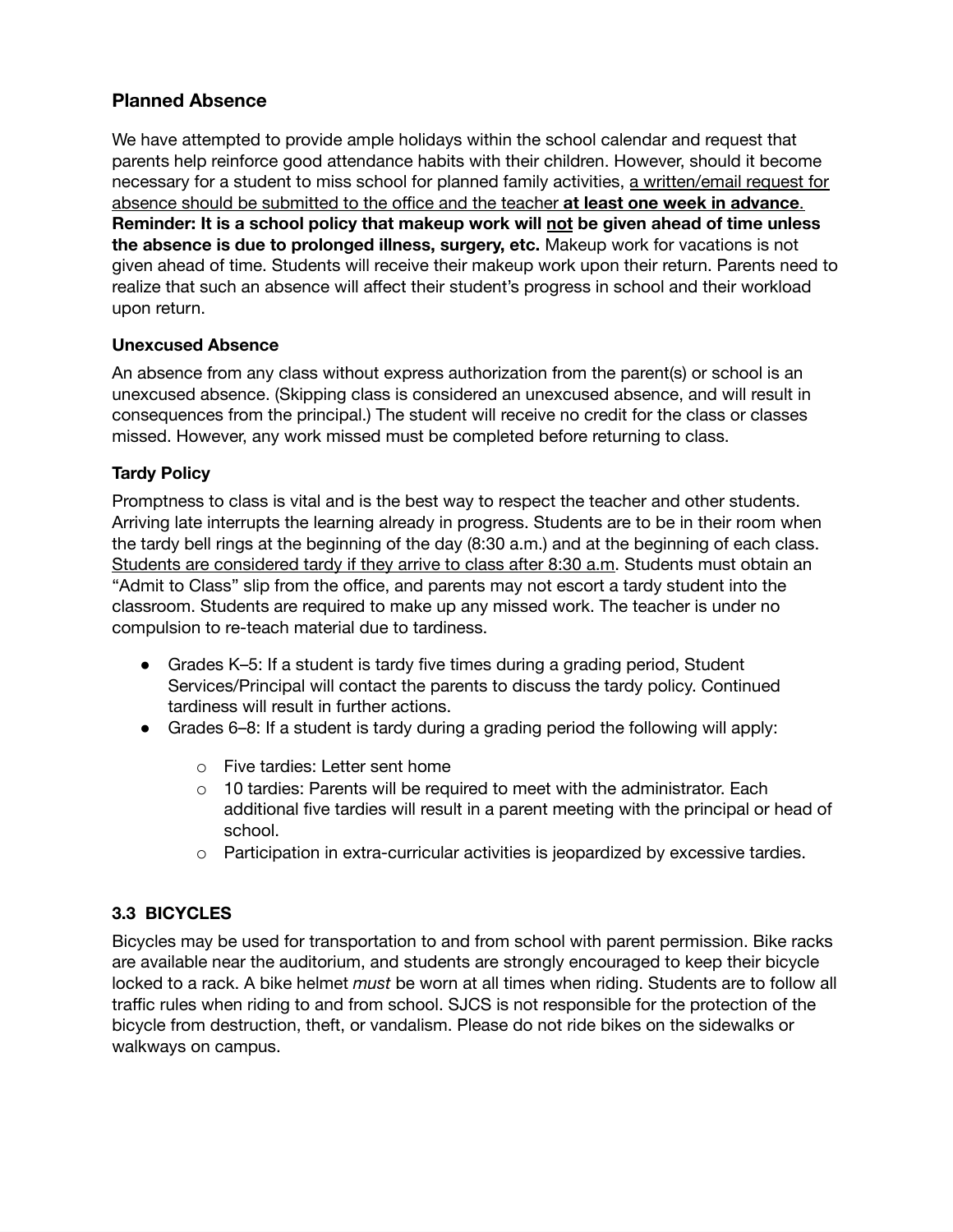#### **3.4 CLOSED CAMPUS POLICY**

Once at school, a student must remain on campus. Students may only leave campus with parental and administrative permission. Students who leave campus without permission will receive disciplinary action.

#### **3.5 DOCTOR/DENTIST APPOINTMENTS**

Families should attempt to schedule appointments outside of school hours. If appointments are necessary during school hours, please send written communication several days ahead to the teacher/office and obtain authorization for the child's exit/admittance in the school office. (For more information, please refer to the section on Excused Absences.)

#### **3.6 LEAVING SCHOOL DURING THE SCHOOL DAY**

Students required to leave campus during the school day should provide written communication from the parent or guardian explaining the reason. For the protection of our students, adults must go to the office to sign the student out when leaving and to sign in again if returning during the same school day. Before returning to class, the student will obtain an "Admit to Class" slip from the office. No student may leave the school grounds at any time unless the child is escorted by an authorized adult.

#### **3.7 PARKING LOT ETIQUETTE**

During arrival and dismissal: Our parking lot has limited space and your patience and cooperation are most appreciated. The primary consideration of *everyone* is the safety of all our students. Please be aware that many people must use the traffic lanes from 8 to 8:30 a.m. and 3 to 3:15 p.m. Drive slowly and cautiously at a **maximum speed of 7 miles per hour**, and please help to keep congestion to a minimum. Be aware of people using the crosswalk, the only area that should be used for crossing traffic.

#### **Student Drop off and Pick up**

Smooth traffic flow requires the help and cooperation of everyone. Traffic flows in a circular pattern around the parking areas. There are two traffic lanes. Do not leave your vehicle unattended at any time in either lane.

- Lane 1, the curb lane, is for pick up and drop off only.
- JK–5th grade students will be picked up along the curb by the office.
- Middle school students may be picked up at the staging area at the north end of the auditorium.
- Lane 2 is for through traffic only. No stopping for pick up or drop off in the outside lane.
- **There will be no parking along any curb.** Please do not leave your car at any time.

#### **Parking**

Visitors, please note the designated spaces convenient to the office. This includes parents who need to leave their vehicle to drop off or pick up a student, have business in the office, volunteers, etc. Park in designated spaces only.

- *●* SJCS staff parking is in the north section of the parking lot past the center median.
- *●* "All School" events: Parking is available on the north side of campus on the basketball courts next to the middle school. Street parking is also available on Manchester and Sheffield. Please be especially courteous to our neighbors and do not block driveways when driving and parking.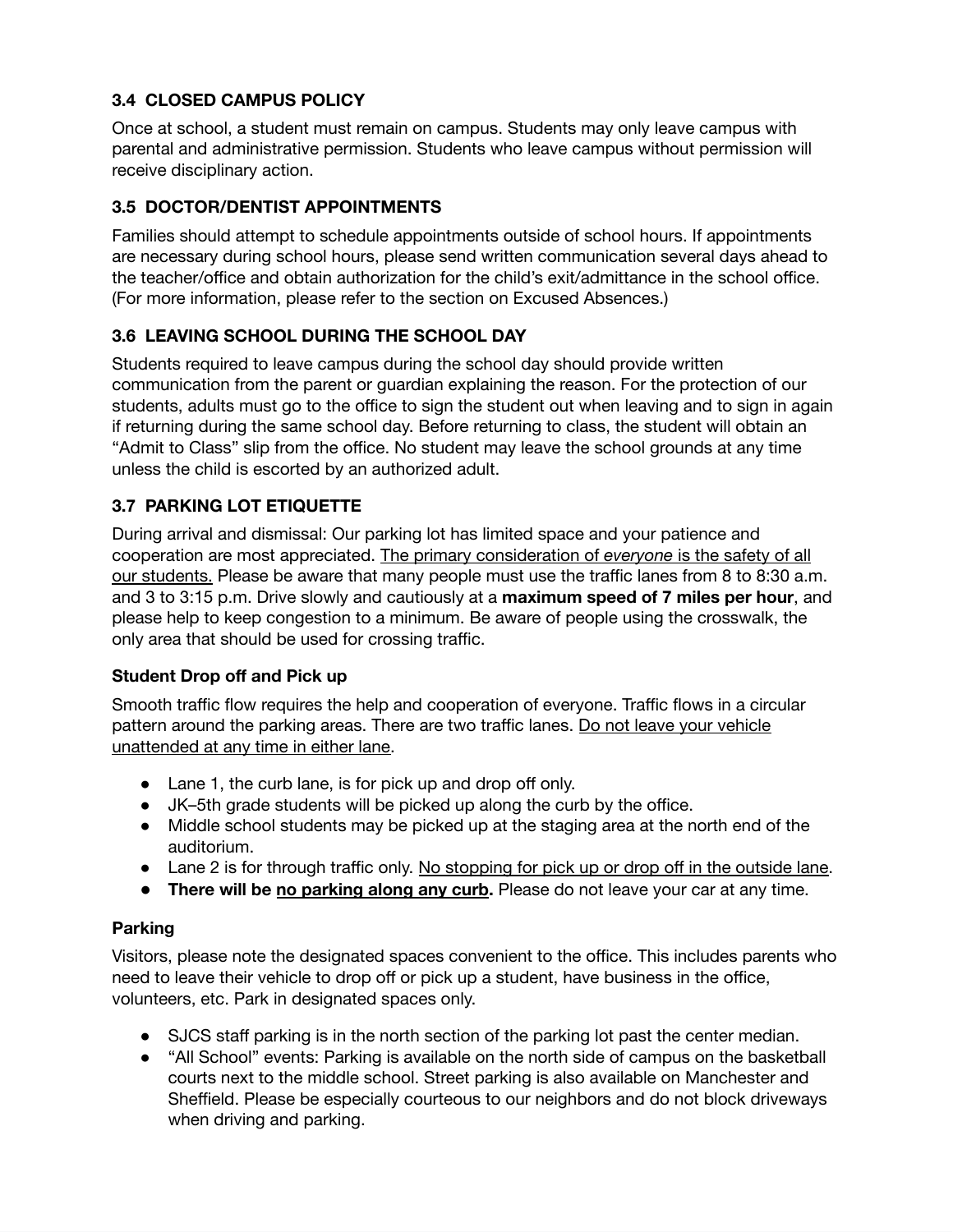#### **3.8 VISITORS**

All visitors and volunteers must report to the office to sign in and receive a visitor badge. Please help us enforce this policy to help provide a safe campus environment for our children.

#### **3.9 VISITOR DAYS/CAMPUS TOURS**

Inquiring families are invited to call the Admissions Director at (408) 371-7741 to schedule a student visit or campus tour.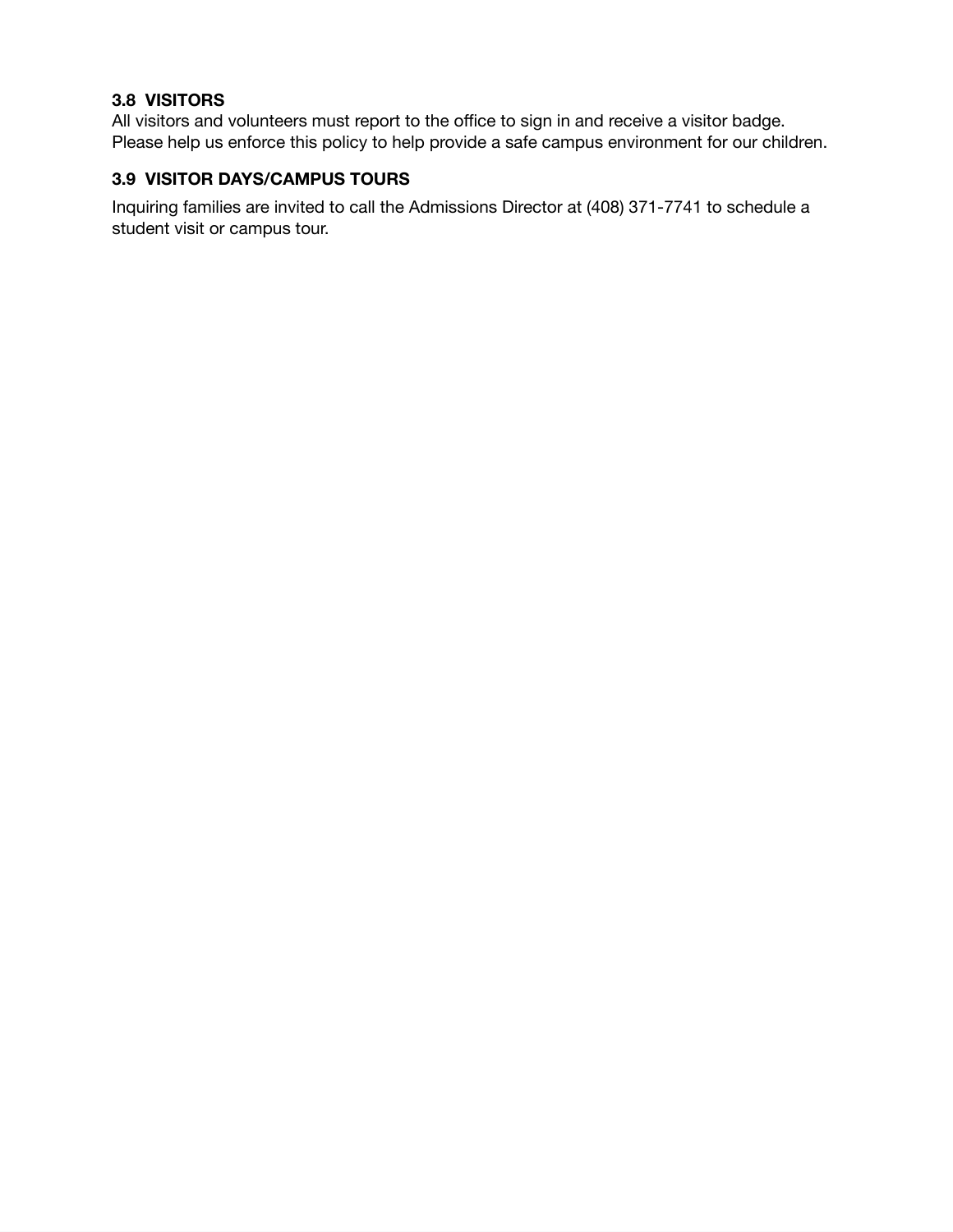## *SECTION 4 Additional Programs*

### **4.1 ATHLETICS**

We view athletics as a ministry opportunity both on and off the field of competition. Middle school students have the opportunity to participate in organized sports at SJCS. The school is a member of the Bay Area Christian School Athletic League (BACSAL). BACSAL consists of approximately 23 Christian schools from all over the Bay Area and is specifically designed for middle school competition. It is divided according to geographic location, with SJCS assigned to the South division. The goals of both the league and SJCS are to promote Christian leadership, sportsmanship, and Christian education. We also hope our students will develop positive Christian relationships with athletes from SJCS and the other schools in our league.

SJCS offers the following sports, subject to change:

- *Fall:* flag football (boys), softball (girls), cross-country (coed)
- *Winter:* basketball (boys and girls)
- *Spring I:* soccer (boys), volleyball (girls)
- *Spring II:* volleyball (boys), soccer (girls)

Parents are encouraged to assist our efforts in mentoring Christian conduct with our athletes and the fans/supporters. Volunteers are *always needed* and appreciated in the areas of: coaches and assistant coaches, game/practice drivers, snack providers, and game day setup/cleanup. Students interested in participating in any sport are required to attend a preseason meeting to obtain additional information about the schedule, expectations of team membership, and goals. A Parental Contract/Waiver and Consent Form are required for each student's participation. The athlete is required to read, sign, and comply with the SJCS Athletic Contract. Each athlete must have had a sports physical prior to participating.

*(For more details please refer to the SJCS Athletic Handbook, available from the athletic director or the SJCS website.)*

### **4.2 CHAPEL**

Chapels are scheduled throughout the school year and give students and staff opportunities to come together and grow in faith in ways that are unique from the classroom experience. Worshipping our Lord Jesus Christ and learning from God's word are essential to deepening our faith. All parents and friends are welcome to join the chapels as listed in the *Tiger Tracks* calendar updates. (Students are seated in the front section and rows are kept open for our parents/visitors near the back.) Generally, students attend chapels in two different age groups: JK–4th and 5th–8th. On special occasions, the whole school has a chapel together. Preschool students meet regularly for their own chapel.

#### **4.3 DRAMA**

All students at SJCS will have an opportunity to participate in drama and musical programs at various grade levels. Participation is mandatory through grade 5 to help students discover their God-given gifts and talents. The middle school drama program (Grades 6–8) is an elective for interested students, and rehearsals may be scheduled outside of school time.

#### **4.4 EXTENDED CARE AND SUMMER DAY CAMP**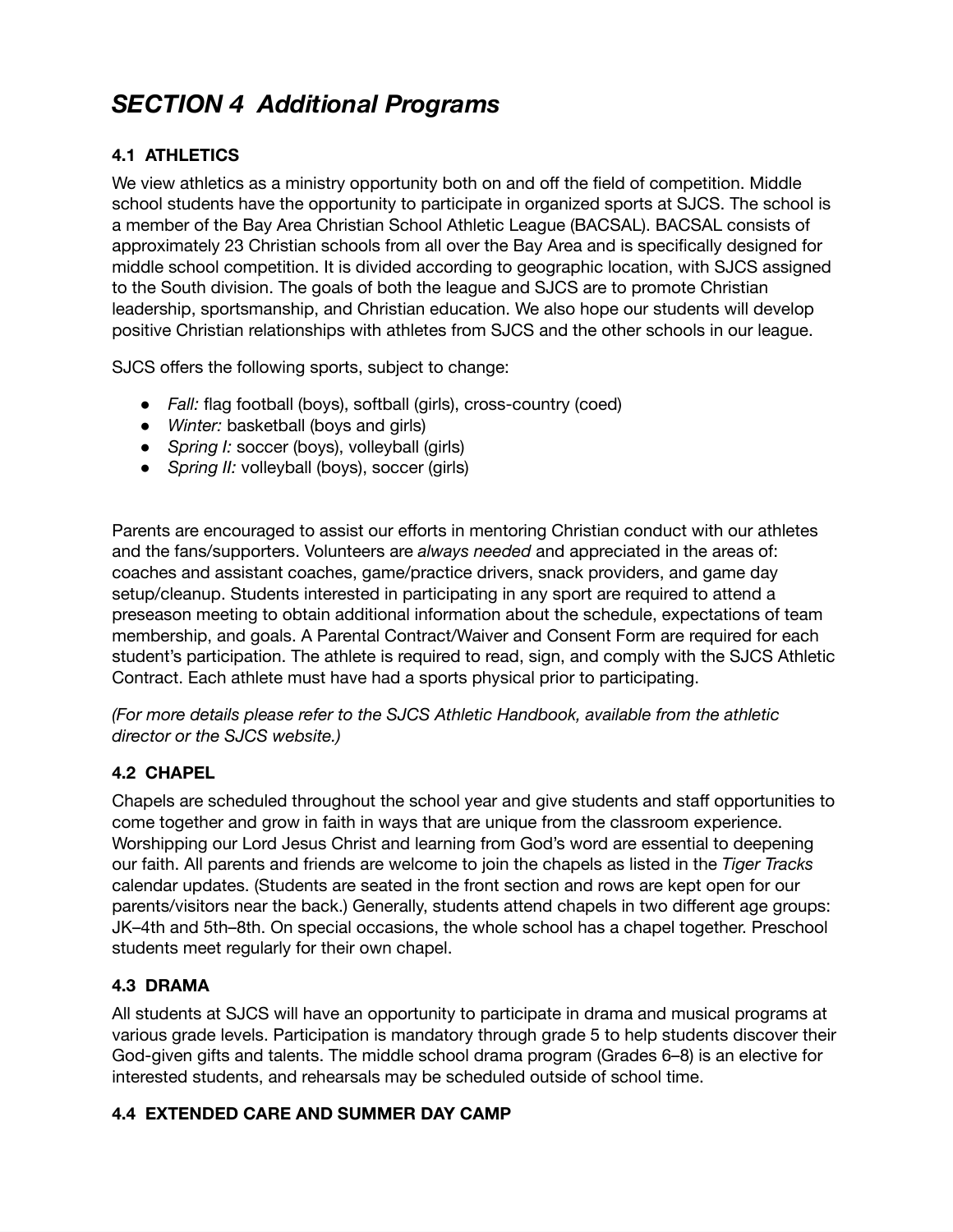Extended Care is available for students enrolled at SJCS who need to be at school after classroom hours during the school year. Extended Care hours are 3–5 p.m. JK-8 students are automatically registered into the extended care program. Additional information is available in the SJCS office. Those who sign up for limited care days but do not attend, a \$50 no-show fee will be assessed to cover the cost of staffing.

#### **Extended Care for Middle School Students**

Extended Care for students in grades 6–8 will observe the following guidelines:

- After leaving in the afternoon, students should not return to campus unless accompanied by a parent.
- Middle school students who stay on campus after 3:15 p.m must sign in to Extended Care unless with SJCS staff in an on-campus class or sports activity. Parents will be charged the regular hourly Extended Care rate, billed at the beginning of each month for the previous month.
- Laptop use in Extended Care will be under the discretion of the Extended Care Director. Generally, tech use must be for school-related homework or activities only.

#### **Summer Day Camp**

An exciting Summer Day Camp is available during the summer months for all students currently enrolled in SJCS and previously enrolled school-age children from the community who agree with SJCS policies. Campers participate in a wide variety of activities throughout the summer that range from tech time, S.T.E.A.M. athletics, and craft/creativity time. Daily special activities may include water days, "on campus field trips", special guest speakers, or a bounce house. Registration, fees, and additional information are available in the school office or on the SJCS website.

#### **4.5 LEARNING CENTER**

God has uniquely knit together every individual (*fearfully and wonderfully made-Psalm 139*). SJCS commits to offering the best education possible for their students. The Learning Center program provides a variety of assistance to teachers, parents, and students in grades 1-8.

The Learning Center program primarily provides instruction and support for students in Gr. 1–5 who are experiencing difficulty in phonemic awareness, phonics, spelling, written expression, and reading comprehension. Curriculum and methods of instruction are Orton-Gillingham based and provide a systematic, multi-sensory approach to learning. This pull-out program provides 40–90 minutes of instruction per day, *requiring an additional tuition fee.*

In addition, the Learning Center provides support for all teachers and parents in better understanding the learning styles of children by offering classroom observations and parent conferences; recommends tools, strategies, and accommodations for the classroom and home; provides recommendations for outside resources; and completes basic evaluations in the areas of phonological processing, achievement, and oral language. *There is an additional cost for evaluations.* Learning Center intervention happens after classroom teachers have met with parents and recommended further assessment.

Our Middle School Student Advocate provides basic support for students who have academic difficulties. Support is provided through parent/teacher/student conferences, accommodation plans and oversight of accommodation implementation. Accommodations are made only after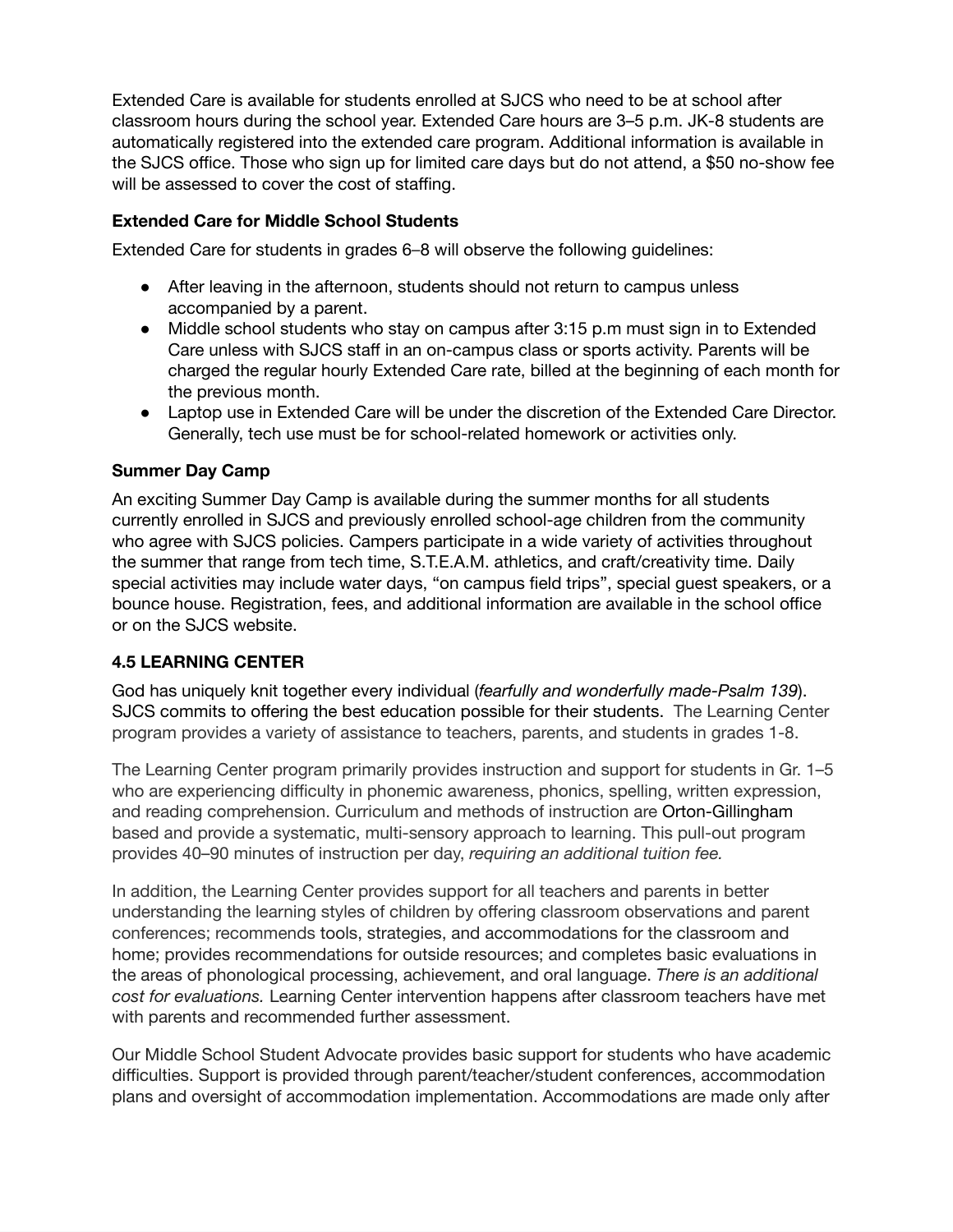formal evaluation by professionals in the area(s) of concern.

#### **4.6 MUSIC**

#### **General Music**

SJCS offers students the opportunity to praise God, develop lifelong music skills, and share their musical gifts with others. Formal music instruction begins in Jr. Kindergarten and continues through Fifth Grade. Recorders are introduced in 4th grade as preparation for instrument study in later grades. Musical programs for various grade levels are joyfully presented throughout the year. Classroom teachers also utilize music in daily instruction.

#### **Concert Band**

Concert Band is an elective offered during the school day for students Grades 5-8. Instruction is offered for traditional concert band instruments in the woodwind, brass, and percussion families. Private lessons are always beneficial for initial success and may be required in some cases. Each concert band ensemble performs at various times throughout the year. Once a student enrolls in the band program, commitment is for the remainder of the school year.

#### **Jazz Band**

This tryout-only elective challenges students to more advanced rhythms and melodies. The repertoire includes various styles within the jazz genre. Once selected to be in this ensemble, student commitment is for the entire school year. The Jazz Band performs at various concerts throughout the year.

#### **Choir**

Choir is open to all middle school students by semester. This before-school elective brings students together to develop vocal skills, experience community, and bless our community with music.

#### **4.7 STUDENT COUNCIL**

Students in grades 6–8 may join the Student Council. Candidates are screened by SJCS staff and then either appointed or voted into office. These students learn about the principles of leadership, and, along with their advisors, plan activities and events for the middle school and serve SJCS in a variety of capacities.

#### **4.8 AFTER SCHOOL CLUBS**

When after school clubs are available, the SJCS website lists the current offerings. There is an additional cost for clubs.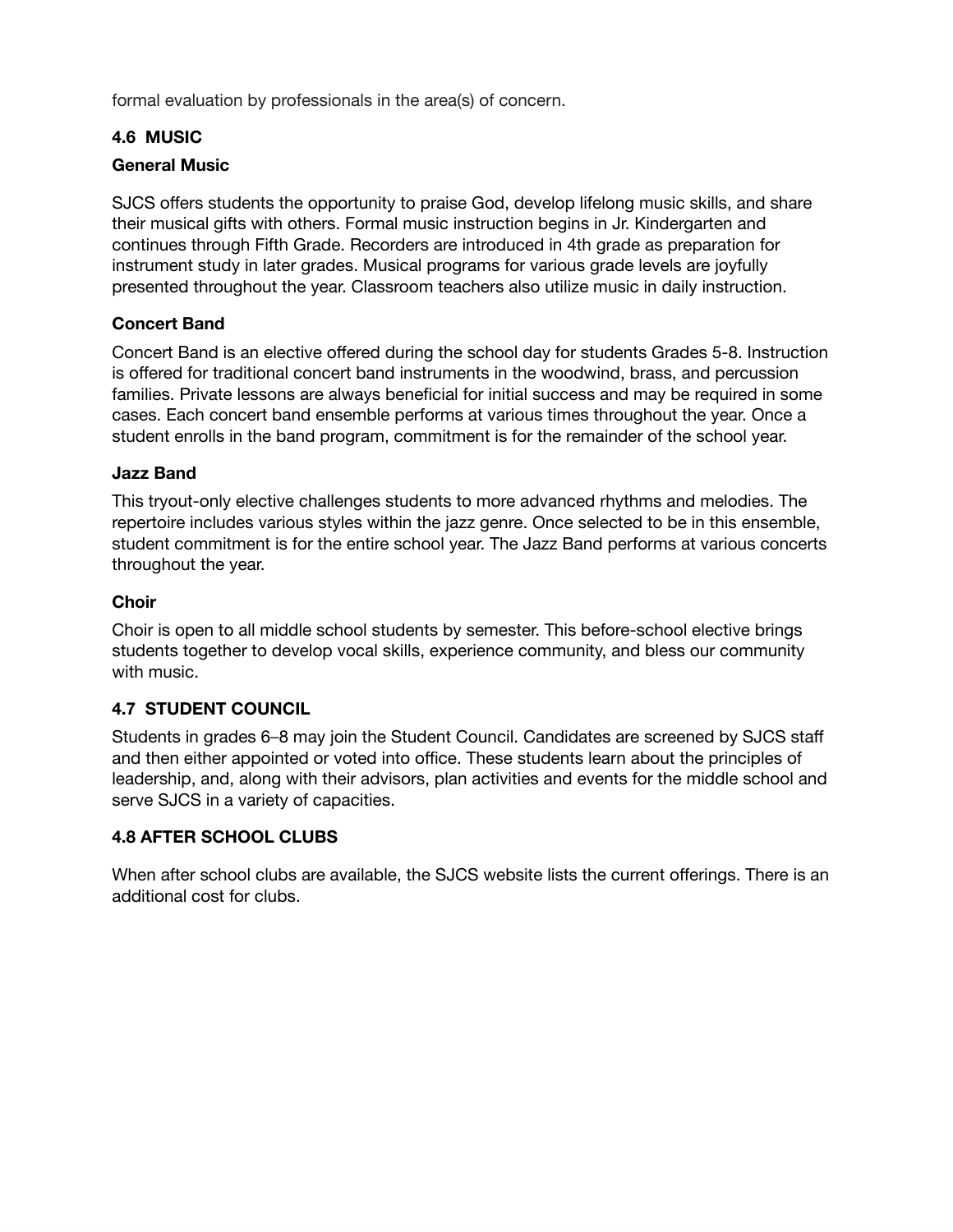## *SECTION 5 Behavior and Discipline*

#### **5.1 STUDENT BEHAVIOR AND CONDUCT**

SJCS has high standards and expectations for all students. Our efforts in discipline are aimed at developing a positive mental attitude that affects how students see themselves, how they relate to others, how they relate to their environment, and how they relate to God. With an understanding of the purposes of discipline in a school, students may form a correct attitude toward it, not only doing their part in making the school an effective place of learning but also developing the habit of self-restraint that will help them become better people. **Teachers set standards for classroom behavior, and students are responsible for that behavior.**

We follow the Biblical teachings that describe the Christian life as a life of joy that is disciplined. Student life should reflect this tone of serving and rejoicing. Galatians 5:22 is a helpful summary: "But the fruit of the Spirit is love, joy, peace, patience, kindness, goodness, faithfulness, gentleness, and self-control. Against such things there is no law."

When the need arises, the discipline procedures provide a way for teachers, parents, and administration to work together toward more consistent obedience. Specific consequences for behavior will be assigned at the discretion of the individual teacher and/or the Administration.

#### **General Behavior Standards**

- Show respect for all students, teachers, and parents.
- Be responsible for your things.
- Be prepared for and on time to class.
- Use appropriate language at all times.
- Take good care of school property.
- Be kind, courteous, and cooperative.
- Show self-control.

#### **Discipline procedures/steps**

- 1. Teacher/student conference
	- a. Review/clarify the problem.
	- b. Allow student to make efforts toward improvement.
	- c. Encourage student ownership.
	- d. Inform student of the discipline procedures to be followed.
	- e. Inform parents concerning the discipline matter if appropriate.
- 2. Administrator/student conference
- 3. Teacher/Administrator/parent/student conference
	- a. NOTE: Possible consequences include but are not limited to detention, suspension, expulsion.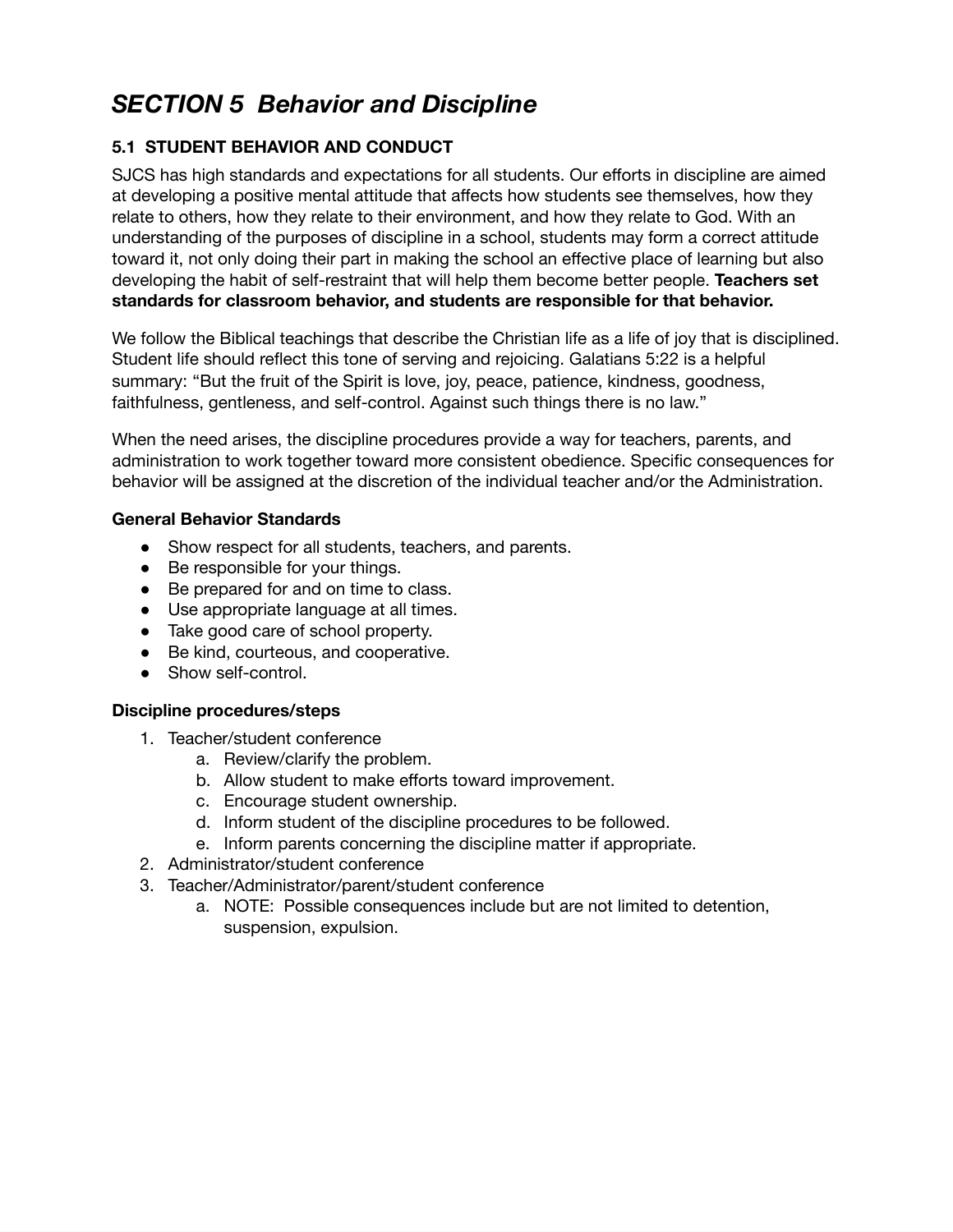#### **Suspension/Expulsion**

- Suspension or expulsion are intended as a last resort when all lesser disciplinary actions have been unsuccessful or in the case of gross misconduct by a student, including but not limited to drug or weapons possession.
- In serious cases or after multiple suspensions, the Administration may determine to expel a student from SJCS.
- The parents of an expelled student may appeal in writing to the board following the decision to expel within three days of the notice of expulsion.
- If an appeal is made, the board will review the situation and respond to the appeal within three days.

#### **Academic & Behavioral Discipline in the Middle School**

While SJCS understands that students are not all gifted in the same way, we require students to put forth their best effort. Assigned homework must be completed on time. Should students choose not to live up to this expectation, the following consequences will result:

- 1. Parent Notification
	- Parents will be notified by email (usually sent by the student, with the teacher cc'd) if/when their student has a pattern of missed work.
	- Parents should check with their student(s) **regularly** at home to make sure all assignments are accounted for and complete. Google Classroom is a great resource to keep up with which assignments are due and when. Power School is another tool where parents may check grades.
- 2. Ineligibility for Sports and/or Extracurricular Activities
	- Academic ineligibility: Students / athletes are expected to maintain academic eligibility by maintaining a 2.0 ("C") GPA in core courses (Bible, History, Math, Language Arts, Science) and a C- or higher in all other graded school courses. SJCS administration will notify ineligible students and their coach(es) the first day of a given school week; ineligibility will be in effect starting the day after notification through Saturday of the given school week. These consequences are in addition to any others such as one-hour detentions administered by SJCS staff.
	- Disciplinary ineligibility: Any student / athlete who accumulates three infractions (or a multiple thereof) in a given quarter will be ineligible for extracurricular activities / sports for one week. SJCS administration will notify ineligible students and their teacher(s) / coach(es) the first day of a given school week; ineligibility will be in effect starting the day after notification through Saturday of the given school week. Additionally, any student / athlete who earns two infractions in a given week will be ineligible to participate in any scheduled games / performances for the remainder of the week in which infractions occur. These consequences are in addition to any others such as one-hour detention administered by SJCS staff.
- 3. Infraction Guidelines
	- Students are generally issued infractions for disrespect, defiance, teasing, technology abuse, or not being prepared for class.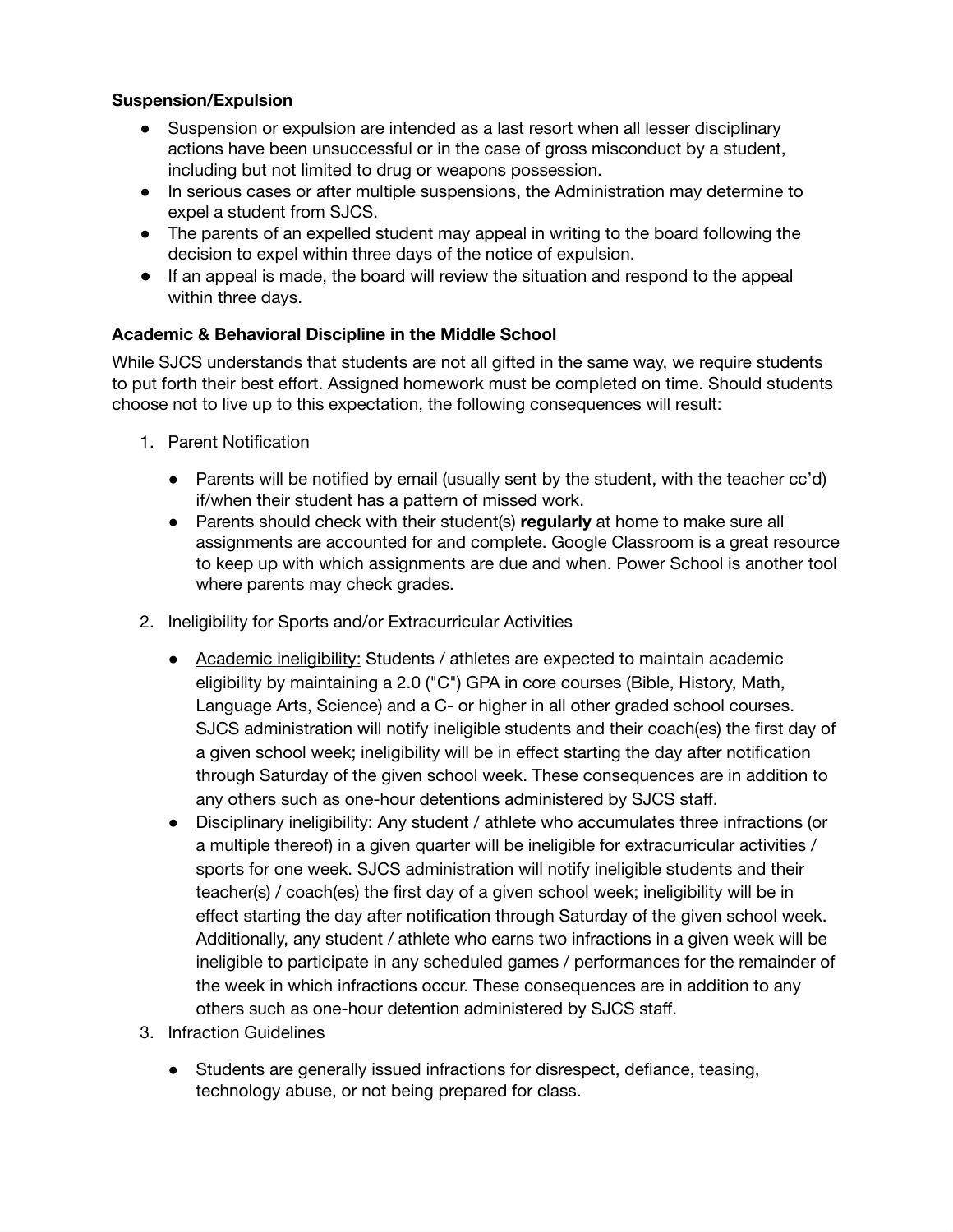- After three infractions in a given quarter a student will serve a one-hour detention after school.
- Infractions are not cumulative from quarter to quarter.

#### **5.2 PLAYGROUND GUIDELINES**

These guidelines are established to support the students' behavior and the conduct practiced within the classroom or on the playground:

- Communicate appropriately. The language, tone, intent, and gestures used by students and adults will be respectful.
- Play respectfully. Respect others' play space and do not tease or bully physically or verbally.
- Use equipment and facilities the way they are intended to be used. Keep play areas clean, do not be destructive, and assume responsibility for damage done.

#### **5.3 BACKPACKS**

Backpacks are necessary for all students to carry their books, folders, and (reasonable) personal items to and from school. Rolling backpacks are permitted, except in JK through grade 1. Please label your child's backpack with his/her name. Note that backpacks are to be left outside of the office and classrooms.

#### **5.4 CHEWING GUM**

Students may not chew gum anywhere at school at any time unless they have specific permission from the teacher or administrator.

#### **5.5 DRESS CODE**

How a person dresses reflects his or her attitude toward self, toward school, and toward the work that takes place at the school. Sometimes, inappropriate clothing can become a distraction from learning. Consequently, we provide these guidelines to follow. The SJCS dress code is based on the following assumptions:

- Parents should help children choose modest clothes that are contemporary but not faddish or bizarre.
- Students must be sensitive to the feelings of fellow Christians, so try not to offend others with either clothing or grooming.
- Students must be clean and neatly groomed when they come to school.
- Appropriate dress is mandatory for school events that take place off campus or in the evening (i.e., concerts or banquets).

#### **For All Students**

- Have neat, clean, non-distracting hair.
- Wear shoes or sandals that are in good repair and are safe for playground use. They should have a back or back strap. Flip-flops or beachwear are not acceptable.
- Wear shirts or blouses that reflect a positive Christian witness. Do not wear tops with slogans, designs, or messages in questionable taste.
- Wear suitable outerwear. Do not wear thermal underwear, cotton undershirts, or other underclothes as outerwear.
- Wear shorts appropriate in length which fit the weather and setting. A good measure is for shorts to be as long as one's fingertips when arms are held at one's side.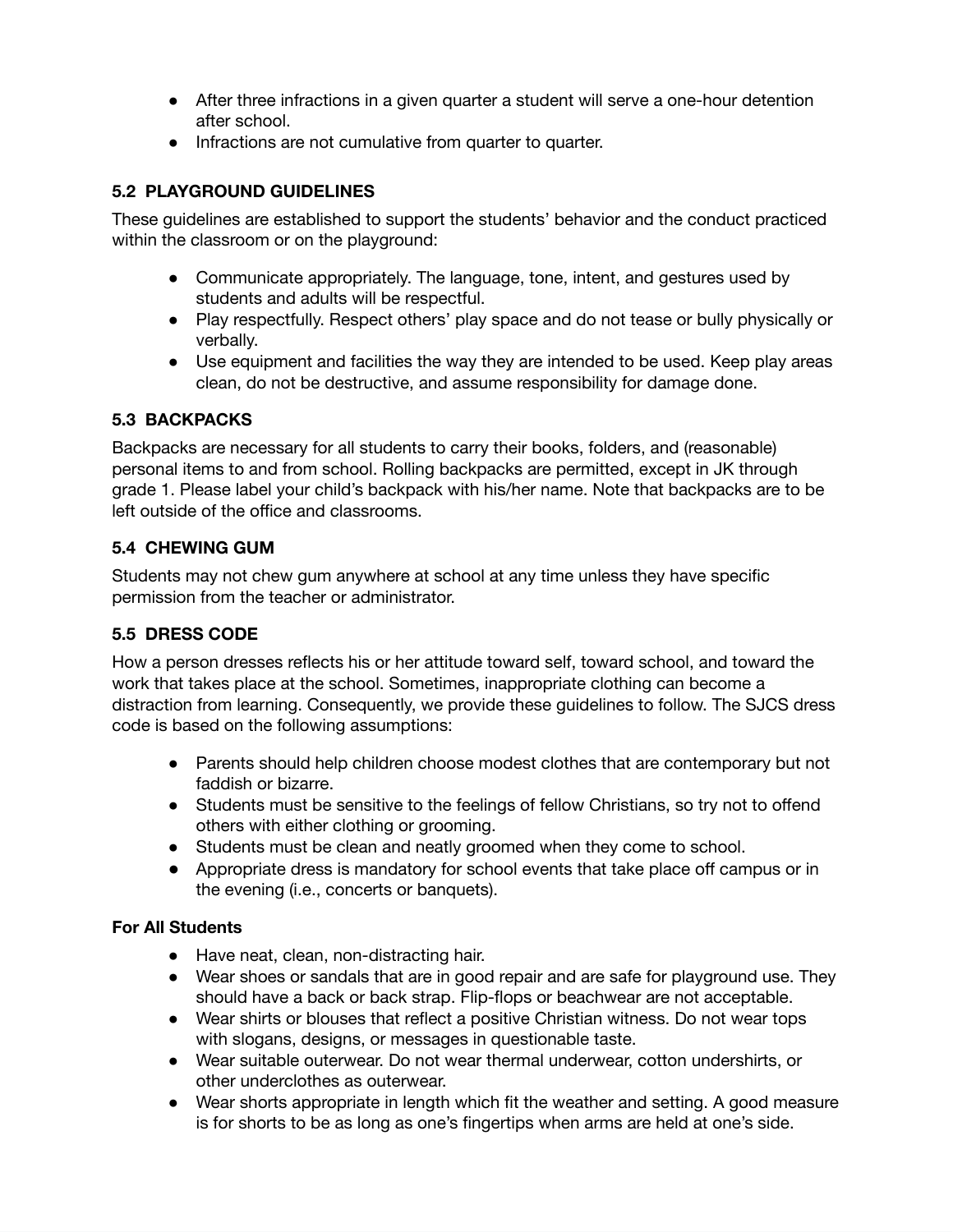- Wear clothes with a moderately loose fit.
- Ripped jeans or cutoffs are not appropriate school attire.
- Wear athletic shoes and socks for P.E. class.

*Specifics for Elementary-Age Girls:* Blouses, shirts, skirts, slacks, jeans, and dresses should be neat, clean, in good repair, and in good taste. We strongly recommend that a student wear shorts under skirts or dresses. Sleeveless shirts should have a wider shoulder piece (we recommend at least a 2" strap). All clothing should be modest--tube tops and spaghetti straps are not allowed.

*Specifics for Elementary-Age Boys:* Shirts, slacks, and jeans should be neat, clean, in good repair, and in good taste. Slacks and jeans should not be hanging below the shirt's hem. Sleeveless shirts should have a wider shoulder piece (we recommend at least a 2" strap). All clothing should be modest.

*Specifics for Middle School Students (6th–8th):* Blouses, shirts, skirts, slacks, jeans, and dresses should be neat, clean, in good repair, and in good taste. Spandex shorts or leggings and sweatpants are NOT acceptable for everyday wear. (During cool weather, leggings are permissible under an appropriate length DRESS.) All shirts must have sleeves---halter tops, tank tops, or bare midriffs are not acceptable. During P.E., students are required to wear SJCS P.E. uniforms, available through the school office.

#### **Consequences of Ignoring Dress Code**

- In elementary school an informational note requiring a parent's signature will be sent home. In middle school an infraction may be issued.
- Students who dress immodestly or inappropriately may be required to wait in the office for a parent to bring a change of clothes.
- Repeated violations will be referred to the administration.

#### **5.6 ELECTRONIC DEVICES**

We believe that personal electronic devices have the potential to be used powerfully for educational purposes, but they also come with challenges related to appropriate content and Internet access. SJCS works hard to provide devices for student use at school, and that should be sufficient in most cases. Students may bring e-reader devices (i.e., Nooks and Kindles) for reading only, but cell phones, MP3 players, or personal gaming devices are not to be used by students without express permission from a teacher. Any such electronic devices used without authorization will be confiscated. Only parents may retrieve a confiscated electronic device from the office. SJCS is not responsible for any lost, stolen, or damaged devices that are brought to school.

#### **5.7 INTERNET USE**

Internet access is available at SJCS with adult supervision. We expect students, teachers, and anyone else using the Internet at SJCS to do so for legitimate academic purposes and to use discernment in a way that glorifies God. Because the Internet and computer networks/databases are available from around the world, our practices limit Internet use to pursuits in accordance with our school's goals, mission statement, and Christian philosophies. Inappropriate use of the Internet will result in the student's computer use and access being terminated by the school for a length of time determined by the administration, with additional penalties as determined by the nature of the violation, including full restitution for damages to computers or networks. These expectations for our students extend beyond the school walls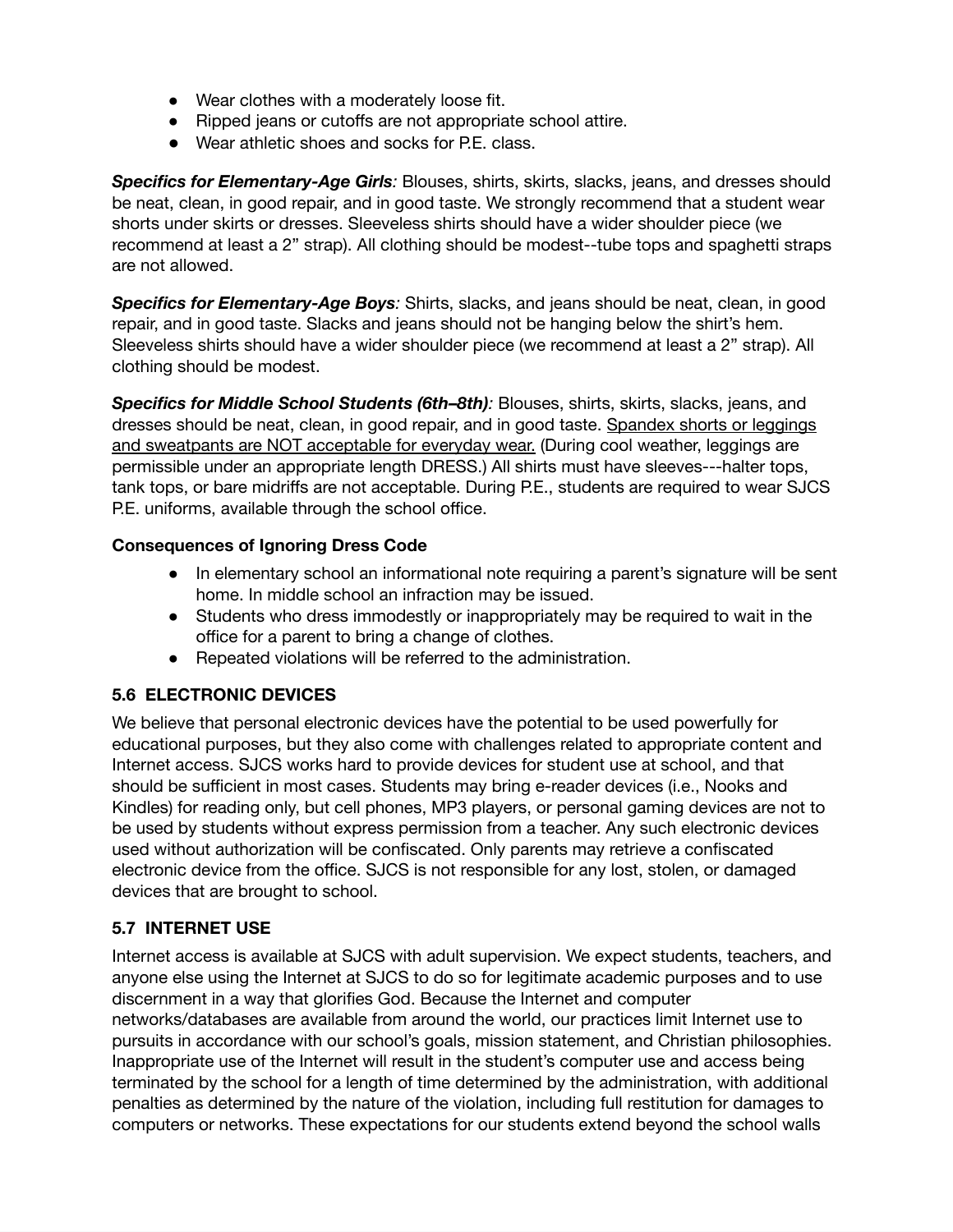as well. Bullying, harassment, or inappropriate communication via email, text message, social media, or any other electronic format is never acceptable. Anyone violating these policies will be subject to disciplinary action.

#### **5.8 SOCIAL MEDIA GUIDELINES**

Students must follow all rules established by online sites including age requirements. Any postings including references to the school, employees, parents, students, and others should always be professional and respectful. Students agree not to: use unwholesome language, use language, phrases, or verbiage that may stir up hatred against any ethnic, religious, or minority groups, engage in antisocial behaviors, personal attacks, or threats of any kind, engage in cyberbullying of any kind such as but not limited to gossip, hate mail, disparaging remarks, and intimidation, knowingly or recklessly post false information about a person or organization, post images or private information about students, teachers, staff, or other personnel without receiving permission from the individual(s) involved, reveal any information that could cause damage, loss of reputation, disruption, or division, create or send anonymous/unnamed messages, compromise another user's social media account.

In order to maintain appropriate boundaries, teachers/coaches and students should not be "friends" on social media or communicate through electronic methods. It is preferred that any communication via text be done through the parents and not directly to the students.

#### **5.9 PROHIBITED ITEMS**

Items disruptive to school activities do not belong at school. Teachers and staff will offer guidance in this area. Children are discouraged from bringing items to play with during recess unless permitted by the teacher and/or for show and tell. Some items are prohibited from all school grounds by state law in California: firecrackers, knives, firearms of any type, weapons of any type, alcohol, tobacco, and illegal substances. Possession of these items has serious consequences that will lead to disciplinary action at school, including suspension and/or expulsion. Additionally, vehicles including motor bikes, scooters, skates, skateboards, and rollerblades are not allowed on school property under California Vehicle Code 2113.

#### **5.10 CELLPHONE USE**

Students must be given express permission from the teacher before using any phone. Students are discouraged from making telephone calls from the office during school hours except in cases of illness or emergency. It is SJCS policy that students are not allowed to call home to retrieve assignments or projects; students are responsible for turning work in on time.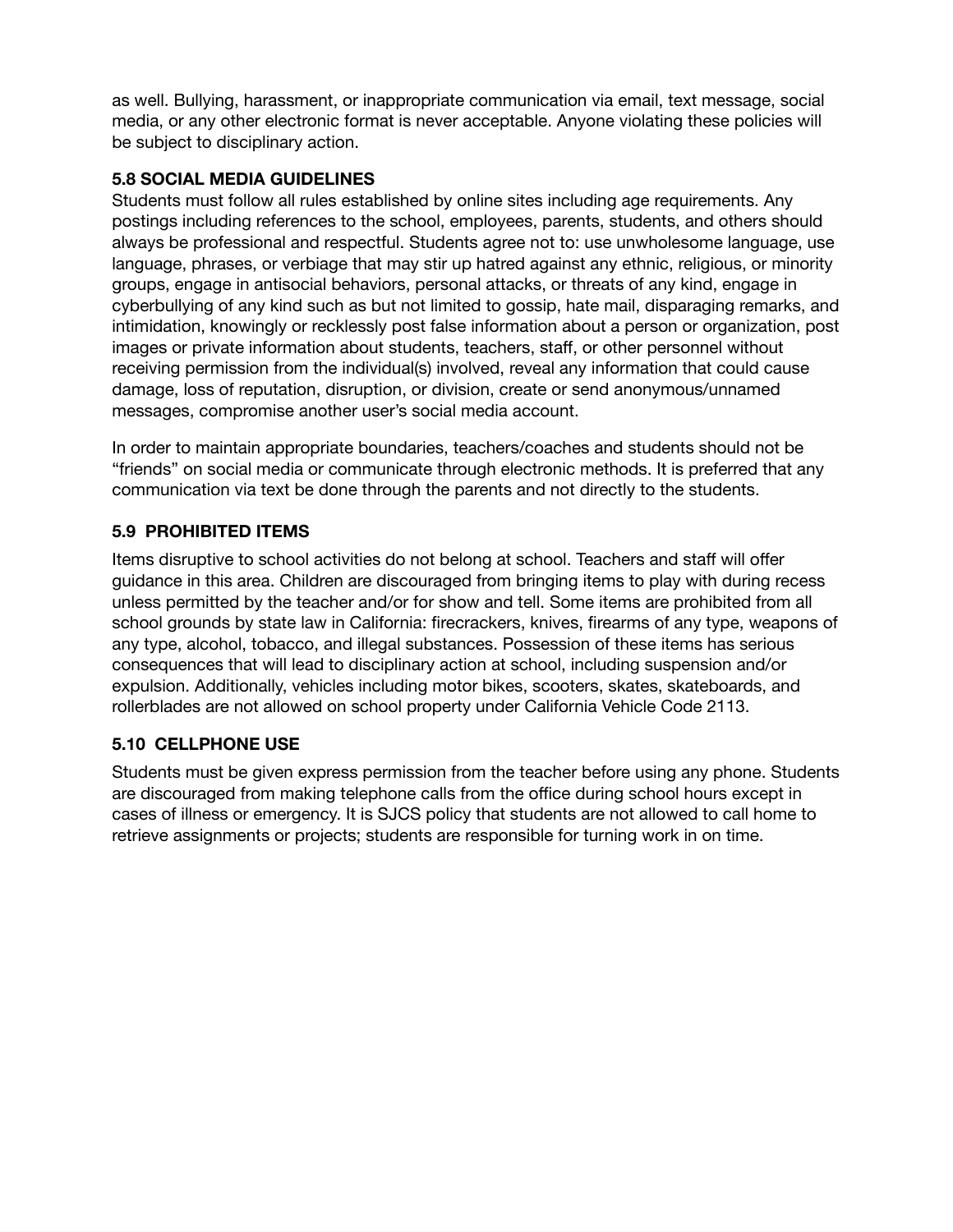## *SECTION 6 Communication*

### **6.1 COMMUNICATION BETWEEN SCHOOL AND FAMILIES**

SJCS seeks to communicate with all parents regularly, clearly, and accurately. Parents are encouraged to communicate with appropriate school staff whenever a question or concern arises. Avenues of regular school-to-home communication include the following:

- *The SJCS website* [\(www.sjchristian.org](http://www.sjchristian.org/)) is updated regularly and is a tremendous source of information.
- *Tiger Tracks* is the school's newsletter available to each family. It is the school's primary means of communication to parents. Parents should always read all the content within *Tiger Tracks* to remain current on SJCS information, calendar updates, activities, etc. The primary means of *Tiger Tracks* distribution is via email with a link to our website.
- *Christian Parent Teacher Association (CPTA)* is a parent organization whose purpose is to help build community within the school as well as support the teachers and staff. The CPTA aims to help parents find ways to volunteer and become an integral part of the school family. The parents of each class are responsible for "hosting" one or two school events each year. The host assignment entails the planning, coordination, and support for the event. Parents may contact the Student Services or CPTA president as a means for becoming involved and informed in the events and activities associated with CPTA.
- *Assignments* are found on teachers' websites, Google Classroom (MS teachers), and teacher-generated emails.
- FACTS is the database used at SJCS to record academic records. Middle school students and parents will be provided password-protected access to review daily attendance and academic grades. With the exception of major writing assignments or projects, grades are to be current within a week of the assignment due date.
- *Progress reports* serve informational purposes for the student/parent so that adjustments may be made, if necessary, for the student's success. Students in grades JK-8 receive progress reports in the middle of a grading period if there are concerns. Progress reports are not part of a student's permanent record.
- *Report cards* are issued at the end of each quarter grading period for all students.
- *Parent/teacher conferences* are scheduled for all parents at the end of the first quarter grading period. Parents are encouraged to contact teachers via email any time there is a question or concern about student progress.
- A *Town Hall Meeting* is held each fall, with the purpose being to keep parents apprised of current developments and solicit input on key issues.
- An *Association* Meeting is held in the spring. Members of the Association gather to get an update on the state of the school, vote on new Board of Trustee members, and approve the upcoming year's budget.

### **6.2 COMMUNICATION BETWEEN FAMILIES AND STAFF/TEACHERS**

We are established with the foundation that a partnership exists between the home, church, and school to provide Christian Education. It is important that we all strive to reflect Christ in our work, attitude, conversations, and appearance. The harmony this premise provides allows learning and blessings to be plentiful at SJCS.

All members of the SJCS community are expected to refrain from gossip and should never share confidential information about other members of the community. Teachers and staff encourage parents and students to share comments, questions, or concerns in person,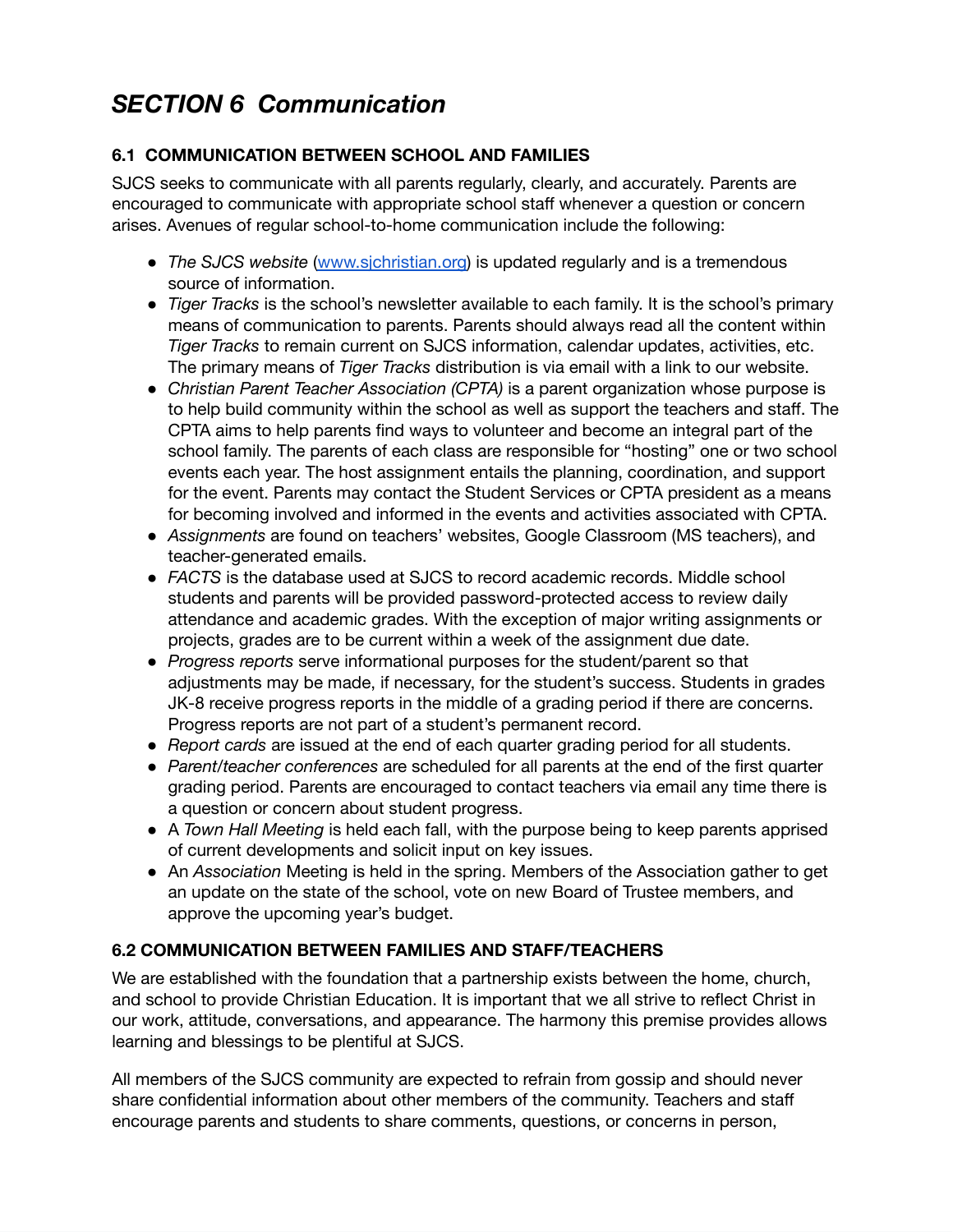through email, or over the phone. When and if a conflict or misunderstanding ensues, we strongly encourage the principles described in Matthew 18 for resolution. These principles when applied to our school would require that we:

- Make direct contact with the teacher/staff member/person involved *first* and explain the concern calmly and rationally.
- If, after the initial direct communication, the conflict has not been resolved to your satisfaction with the teacher, let the teacher know you intend to pursue the matter with the Administration.
- Be willing to forgive and accept forgiveness so that relationships can be restored/renewed.
- Do not involve other school families or staff unnecessarily.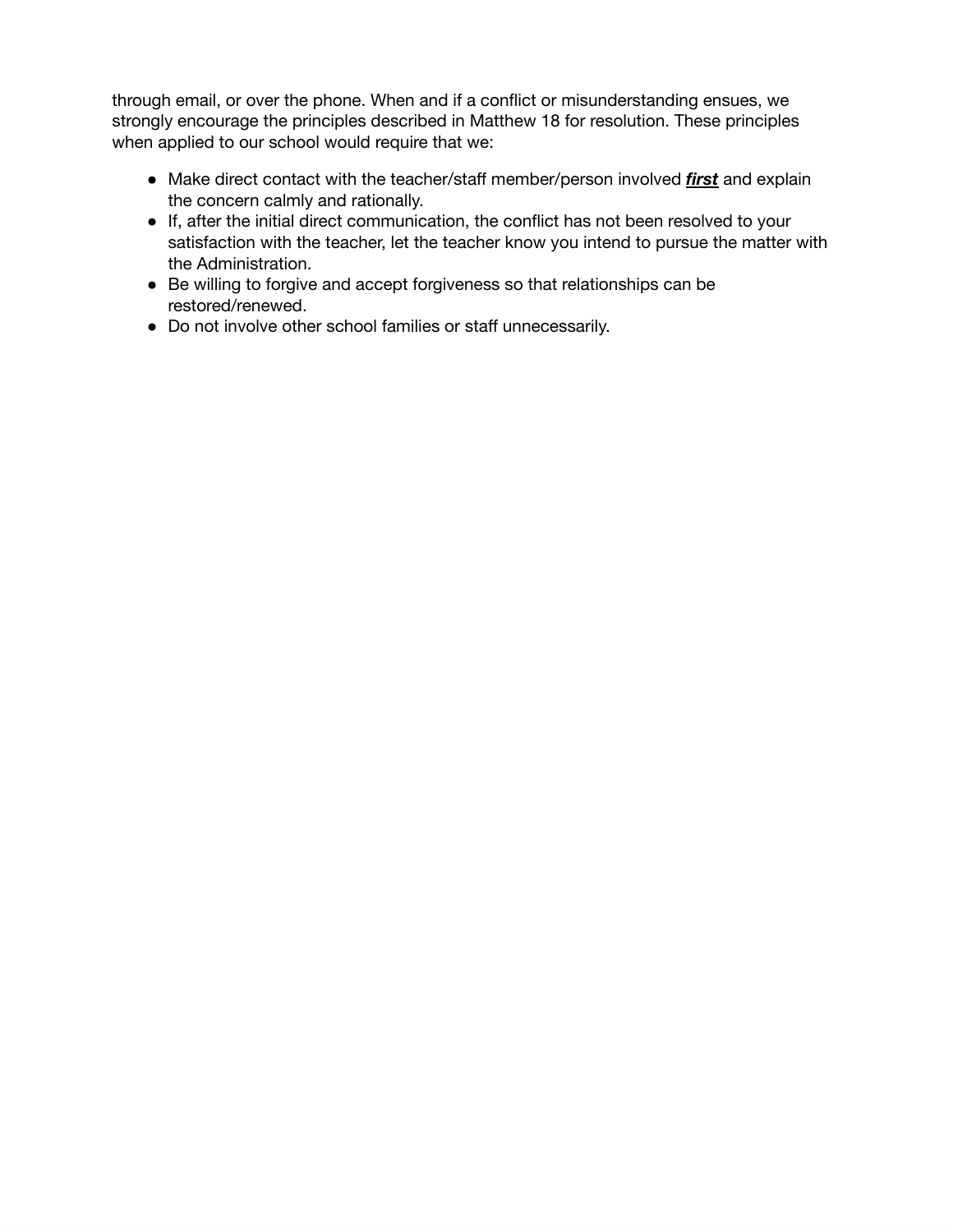## *SECTION 7 Financial Information*

#### **7.1 Fundraising**

Tuition pays for most daily operations of the school. However, additional fundraising is needed to help us maintain excellence in our comprehensive academic curriculum, support our extracurricular activities, provide for an endowment for financial security of the school, and maintain tuition at the lowest possible level. The fundraising process is accomplished in a variety of ways, offering families an opportunity to decide which ways they can best support the financial needs of the school. We recognize that some families are able to give more, others less, and we look for God's blessings with each dollar entrusted to our stewardship. The following events represent the school's major fundraising efforts:

- *Walk-a-thon (WAT)*—Sponsored by the CPTA, the WAT is held the first Saturday in October. This event brings all school families together for a delightful time of getting acquainted, fellowship, and fun, while raising necessary funds for a variety of student programs. Funds raised at this event are designated for the Student Activity Fund, which provides campus wide playground and P.E. equipment and supports the athletics, music, library and learning center programs, as well as, the preschool activities. The money also helps defray the cost of all SJCS field trips.
- *Bridge Fund/Annual Financial Drive*—SJCS is a self-sustaining school, receiving no funding from the state or federal government. Because of this, we rely on support from our friends, families and alumni to help us continue providing excellent Christian education for our students. The Bridge Fund allows us to enhance resources and opportunities beyond the basic educational costs covered by tuition. Contributions, whether of time or financial resources, enable San Jose Christian School to provide an exceptional education, where all students are inspired to excel academically and grow in their spiritual walk with the Lord. We aspire for our students to continue to grow in all areas of their lives, and the Bridge Fund allows us to add exciting programs and support such as:
	- o Academic Programs and Enrichment
	- o Highly qualified teachers
	- o Professional Development
	- o Specific Facility updates
	- o Financial Assistance
	- o Technology

Contributions to the Bridge Fund can be given directly to the school or may be pledged and extended over a period of the school year. Many employers are willing to match their employees' charitable giving, so please consult your employer to see if they offer matching funds.

● *The Spring Auction* is a dynamic annual school-wide event. It promotes community building, fun, and fellowship, as well as fundraising for non-budgeted causes that benefit all students.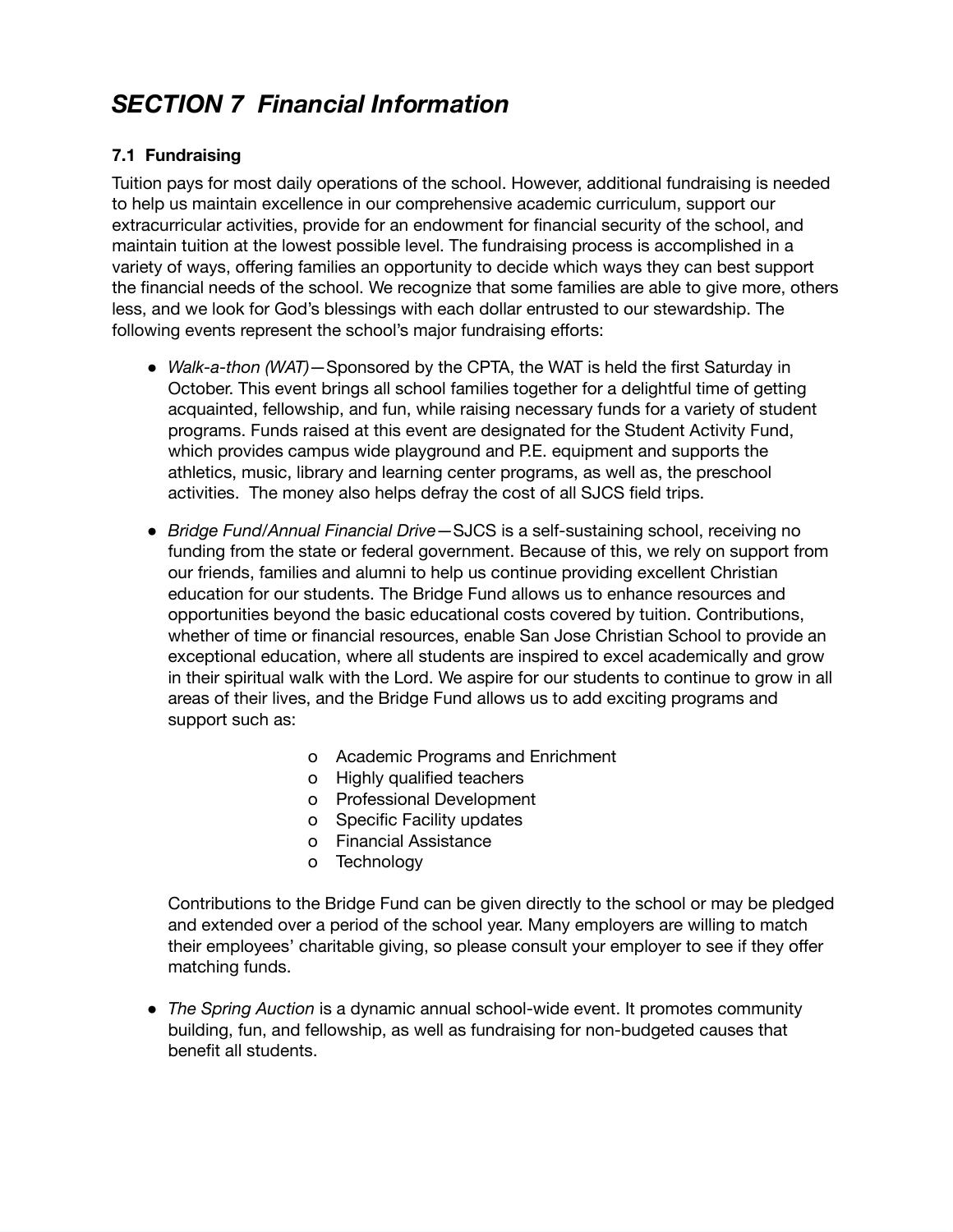- *Scrip* is one of the easiest ways to support SJCS on a continuous basis. Interested individuals can purchase gift cards for a wide variety of merchants that you probably use regularly (Safeway, Trader Joes, Target, etc.), with a percentage of every purchase going back to SJCS. You can also participate in an electronic version of the program called E-scrip. Enroll online at www.escrip.com, or call 800-595-0942 with group #137225514 and register all of your eligible club or charge cards. **Of the money donated back to SJCS, half will be applied to an account for the purchasing family, offsetting their tuition. Family relatives may designate their proceeds to the student as well, and the money is bankable over time. Families may begin to build up an account for themselves even if they have no students at the school yet.** The remaining half of the funds raised for Scrip is used by the CPTA to support the teachers and staff.
- *Box Tops for Education* helps support special projects. Many food items from General Mills, Yoplait, Pillsbury, Betty Crocker, and Ziploc have a "Box Tops for Education" marking on the package or container, which can be scanned via the store receipt to the BTFE app. Register online at boxtops4education.com or through the app. BTFE offers up to 8% of the price of your purchases to be rebated to our school by a large number of web-based merchants.

#### **7.2 FINANCIAL POLICIES**

Current tuition rates and financial policies are available online and in the office. **IT IS MANDATORY FOR TUITION TO BE PAID THROUGH FACTS** (if not paid in-full)**.**

#### **7.3 TIGER BUCKS**

Tiger Bucks is the SJCS referral reward program. As participants in the SJCS experience, our families know best the quality of our staff**,** our programs**,** and our campus**.** Parents are powerful advocates for our school in the community at large, and we encourage you to share your love for our school with your friends, relatives, neighbors, and coworkers.

To thank you for your efforts in promoting our school, SJCS developed the Tiger Bucks program. Any family directly instrumental in bringing new families to our school will receive \$500 in Tiger Bucks for every family that enrolls their children at San Jose Christian School.

To qualify, the referring family must be named on the application and noted by the administrator at the time of enrollment. (In the event of a new family listing multiple referring families, the Tiger Bucks will be divided equally.) Tiger Bucks may be used for a variety of school-related expenses. In November (after Q1), the SJCS Business Manager will send the referring family a Tiger Bucks allocation form on which they can specify how they would like to utilize their Tiger Bucks.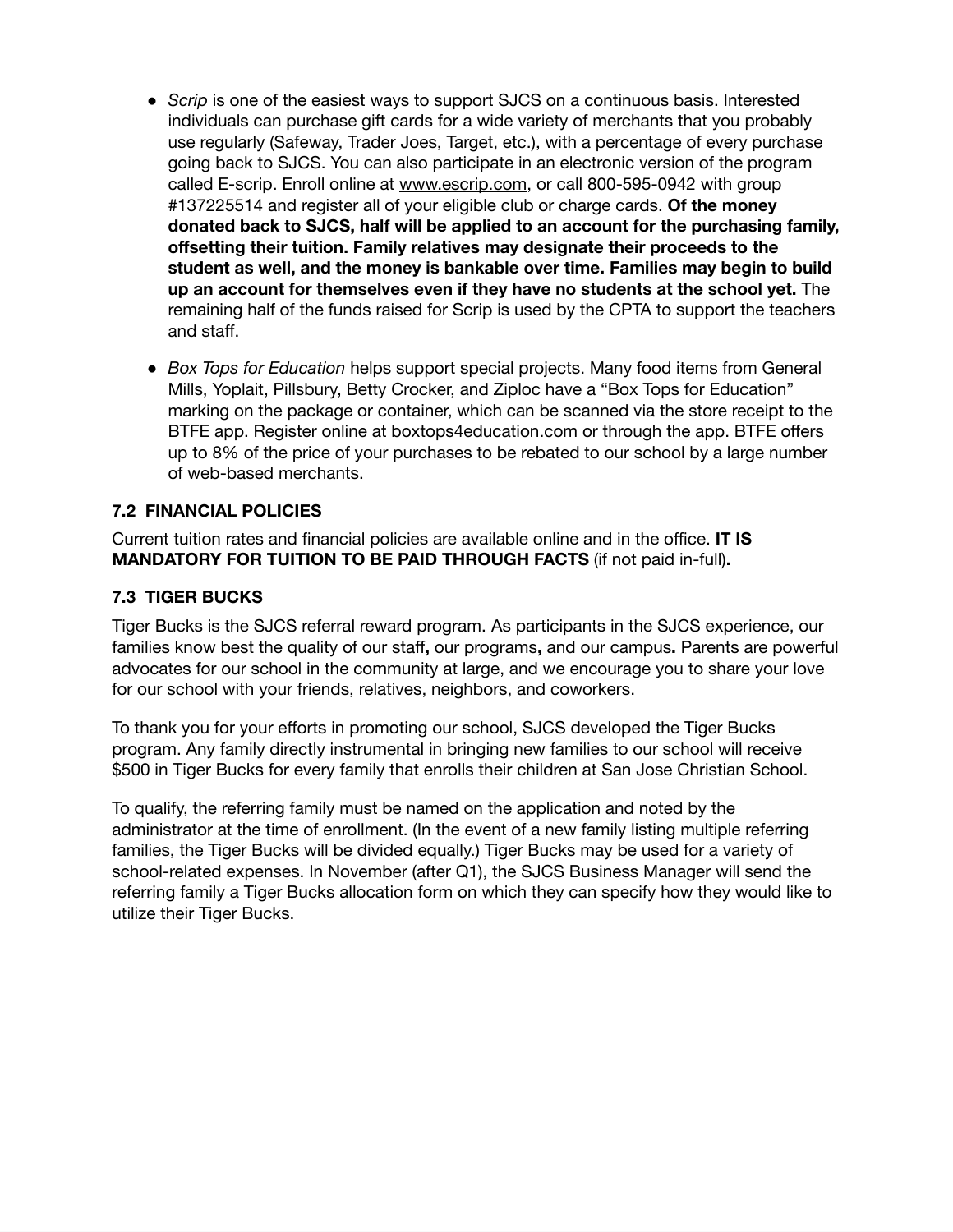## *SECTION 8 Health and Safety*

#### **8.1 ILLNESS, INJURY, AND MEDICATIONS**

#### **Illness**

For the health and safety of all our students and staff, please do not send your child to school with any of the following symptoms. (Children may not return to school until they have been symptom-free for 24 hours *without medication.*)

- Fever over 100 degrees F
- Productive cough with yellow or green nasal discharge
- Eyes that are red, swollen, crusting, or draining
- Diarrhea, nausea, or vomiting
- Head lice or nits (eggs)—*please notify the office immediately*
- Childhood communicable disease—*please notify the office immediately*
- Severe sore throat and/or headache

If a student exhibits any of the above symptoms, the office staff will notify the parents and request that the child be taken home. In doctor-confirmed cases of childhood communicable diseases, some bacterial infections and/or head lice, the office may be required to send home an exposure notice.

#### **Injury**

An injury may be inspected by a teacher/aide or other staff member and kept under his/her observation. If needed, the child may be sent or brought to the office. The parent will be notified if necessary. Any action taken by the office is recorded on a daily health log.

- The parent is notified of any student receiving a blow to the head.
- *●* No child is sent home until a parent is contacted and agreement is reached as to appropriate actions. Please make prior arrangements to ensure that a family member or representative is able to quickly respond *at all times* if called about a sick or injured child.

#### **Medications**

Please notify the school office if your child requires any regular or interim medication. Proper authorization must be given to the school to administer any medication. All medications must be properly labeled and in the original container showing the doctor's name, patient's name, prescription, and current dosage.

A parent and/or physician must complete a "Permission to Take Medication During the School Day" form for all prescription medications. The office staff may give over-the-counter medications if a signed parent note with directions for dosage accompanies the medication. These over-the-counter medications must be sent in their original containers.

*At no time* should children be given medicine to store in their pockets, backpacks, or lunches. All medication must be given through the school office. This is for the safety of your student as well as other students.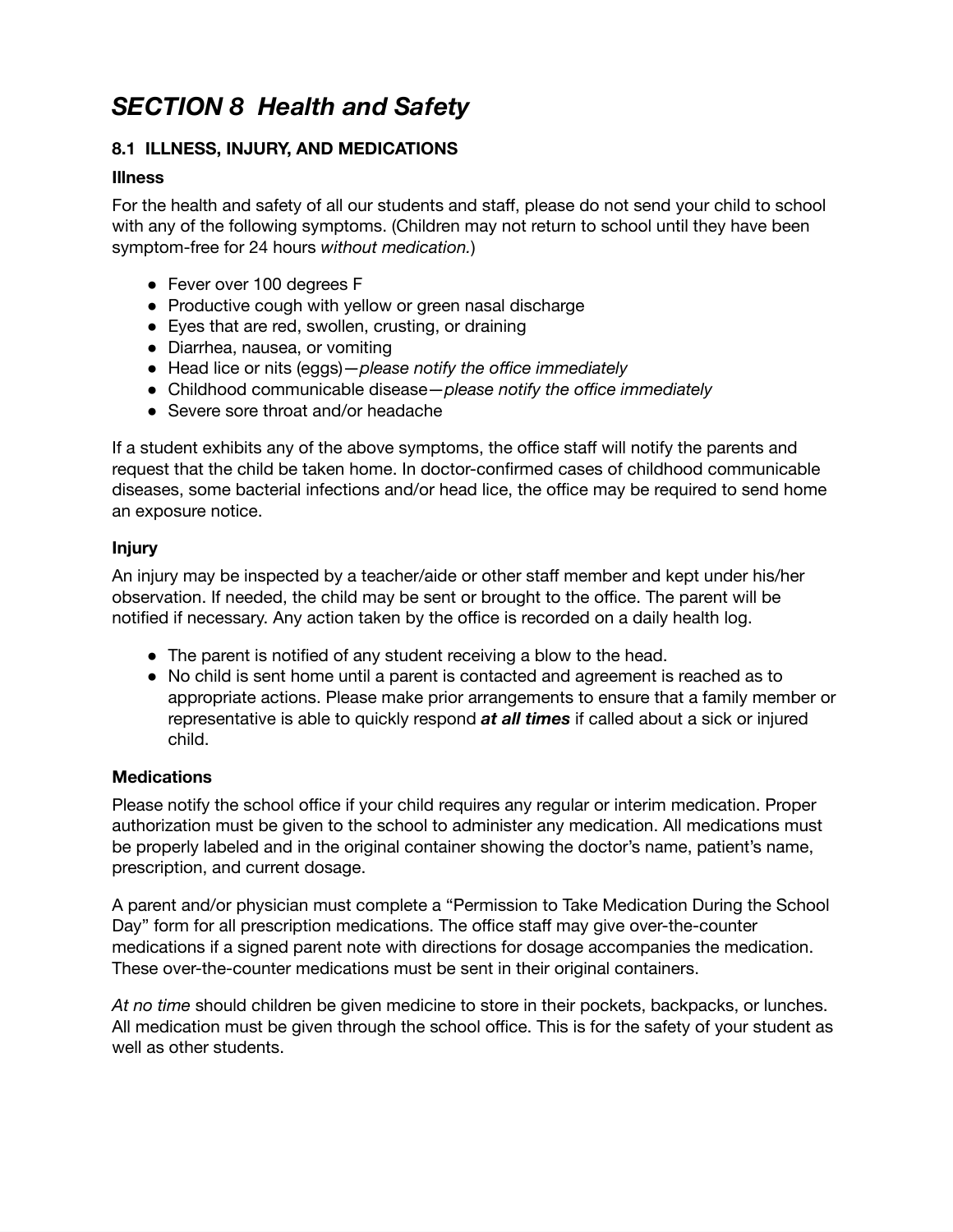#### **8.2 IMMUNIZATION RECORD**

No student will be admitted to SJCS unless he/she has been fully immunized according to the California Department of Health Services Vaccine Bill SB277 or has a completed medical exemption waiver on file. Immunization exemptions can only be declared by a certified medical doctor as exemptions cannot be based upon personal or religious beliefs.

#### **8.3 NUT SAFETY POLICY**

A number of students in a wide range of grade levels at SJCS have significant allergies to tree nuts and peanuts. We seek to provide a safe environment for those students, and we ask families to do their very best to avoid sending food to school that contains the allergens. If your child has an allergy, please inform the office and teacher. This policy applies to lunches as well as snacks or treats brought into the classroom for any reason. An informational sheet published by the Food Allergy and Anaphylaxis Network is available in the office and helps parents in avoiding food containing peanuts and tree nuts.

#### **8.4 SAFETY PROCEDURES/EMERGENCY PLAN**

SJCS conducts regular safety drills during the school year. There are disaster kits for each classroom in case of an emergency. An Automated External Defibrillator (AED) is available in the office should any cardiac emergencies arise. SJCS has a comprehensive safety plan that will be implemented in an emergency situation. If the head of school, Emergency Alert System, police, or government agency declares an emergency during school hours, all students will be required to remain at school or an alternate safe site under the supervision of SJCS staff. The students will remain there until released to the parent/guardian or an adult authorized by the parent or legal guardian. Proper identification will be required for all persons picking up a student.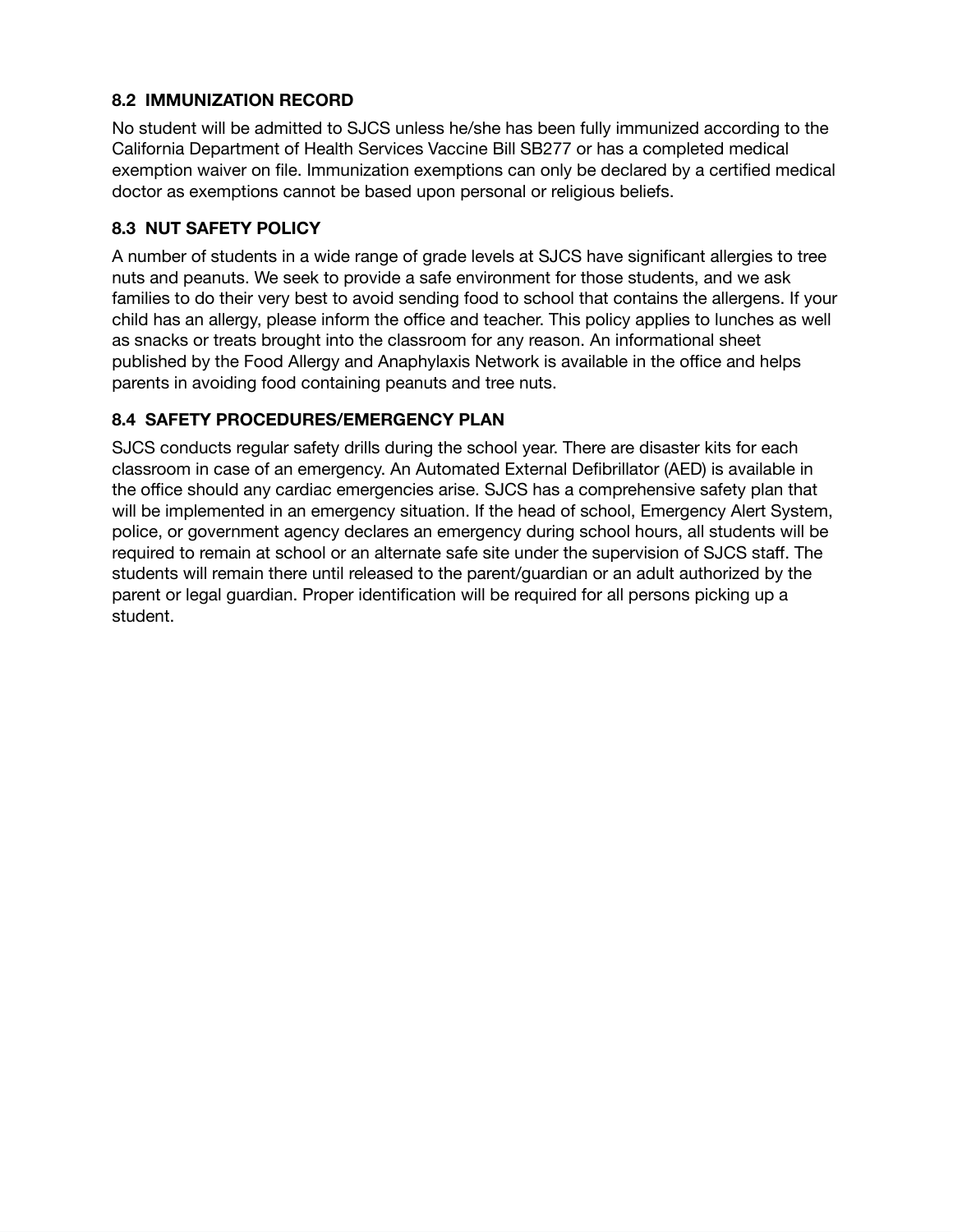## *SECTION 9 General Information*

#### **9.1 EVENTS**

School events offer opportunities to enjoy our school community, provide extracurricular experiences, and engage in mission outreach. Please refer to your annual calendar, the school website, or *Tiger Tracks* for information about all upcoming events.

#### **Schoolwide Events**

- MS Tech Orientation--All incoming Grade 6 students as well as all new middle school students will attend the tech orientation. Best practices, 1:1 laptop setup, and technology contracts will be addressed.
- Back to School Events--Elementary students and parents are given an opportunity to meet their teachers and see their classroom. Middle school students and parents are acclimated to the middle school schedule, policies, and activities.
- First Day of School Coffee/Tea--All parents/friends are welcomed after the opening assembly for coffee/tea and to meet the board, administrators, and other parents.
- Fundraising includes the Walk-a-thon (WAT), Bridge Fund, and Spring Auction (See Section 7.1, Fundraising, for information.)
- Open House--SJCS families are invited to come on campus to see current as well as future classrooms. This event celebrates our students, student achievements, and our community.
- Tigers Got Talent--Four times a year SJCS students will offer fine arts presentations in the SJCS auditorium. Each class will be represented in at least one of the Tigers Got Talent performances. Fine arts may include but will not be limited to visual arts, vocal music, drama, and instrumental music.
- Service Projects–Classes participate in a variety of service activities. Parent volunteers are always appreciated. We participate in a Thanksgiving Food Drive for City Team Ministries.
- National Geographic Bee--This in-school competition provides SJCS students in 5th–8th grade an opportunity to compete in the state (and possibly national) Bee.
- Staff Appreciation--This is an opportunity for parents to express their appreciation to all who help make SJCS special. Parents are welcome to help with providing food, supervising the classrooms during lunch/recess, setup, and cleanup. This is scheduled various times throughout the year.
- "100th Day"--Some lower elementary teachers and students celebrate the 100th day of school.
- The Fine Arts Festival (FAF) Held every other year in the spring, FAF is a wonderful event with the Northern California CSI schools. Our 5th–8th grade students, along with students from the other schools, submit their finest work to judges who review their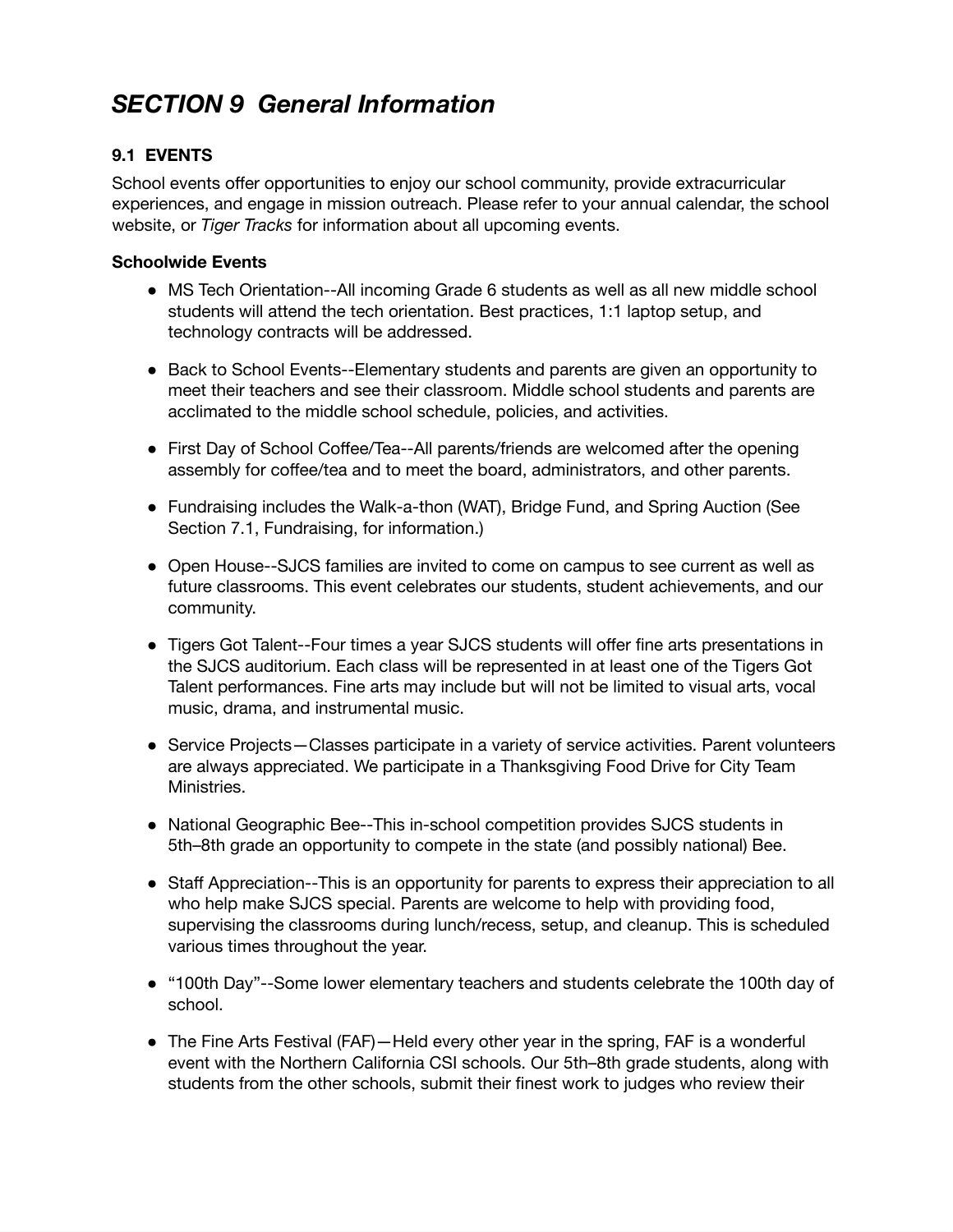efforts within the areas of speech, instrumental music, vocal music, art, and creative writing.

● Field Day- On this day, students have the opportunity to team together across grade levels to compete for an afternoon.

#### **9.2 BIRTHDAY PARTIES**

We recognize that our children enjoy celebrating their birthdays. However, we request that only birthday party invitations that include the entire class be delivered at school. If your child is having a party, please make appropriate arrangements for distributing the invitations. Each teacher has his/her preference about observing your child's birthday within the classroom. Please consult the teacher **before** making arrangements.

#### **9.3 LOST AND FOUND**

Please take time to write your children's **names on all articles of clothing**. However, if something is misplaced, the lost-and-found is located in Room 15. Unclaimed articles are given to charity at the end of each quarter.

#### **9.4 LUNCHES, SNACKS**

- Lunch: Please pack your child's lunch daily with nutritious foods.
- Snacks: Younger elementary-age children often prefer to eat a snack during the morning recess. Please pack according to your child's preference.
- Sharing Food: We know parents carefully prepare lunches and snacks for their children, and we ask our students **not** to share or trade their food items with their classmates.\*\*

*\*\*Please refer to the Nut Safety Policy (Section 8.3). We seek to provide a safe environment for students who may have significant tree nut and peanut allergies.*

### **9.5 ADMISSION SHOWCASES**

These events occur in the fall and winter and offer an opportunity for inquiring families to visit the school and see projects, schoolwork, and talk with teachers and staff. Current families are encouraged to invite their child's family and friends to tour our campus and meet SJCS staff.

### **9.6 RELEASE AND PERMISSION AGREEMENT**

This form allows SJCS to use students' pictures in school-sponsored yearbooks, newspapers/letters, promotional brochures, books, videos, or any other form of promotional material including, but not limited to, the SJCS Web page. For safety reasons, students' full names will never be attached to their pictures.

### **9.7 SCHOOL FAMILY DIRECTORY**

A digital directory will be available through FACTS School Information System. School family addresses and contact information are proprietary to San Jose Christian School. Any use of this information for professional or solicitation purposes is strictly forbidden.

#### **9.8 SJCS LOGO WEAR**

Show school pride by wearing your logo wear. A variety of logo wear options (including t-shirts, sweatshirts, and hats) are available for purchase. Logo wear can be purchased through the office or at a variety of school events.

#### **9.9 VOLUNTEERS**